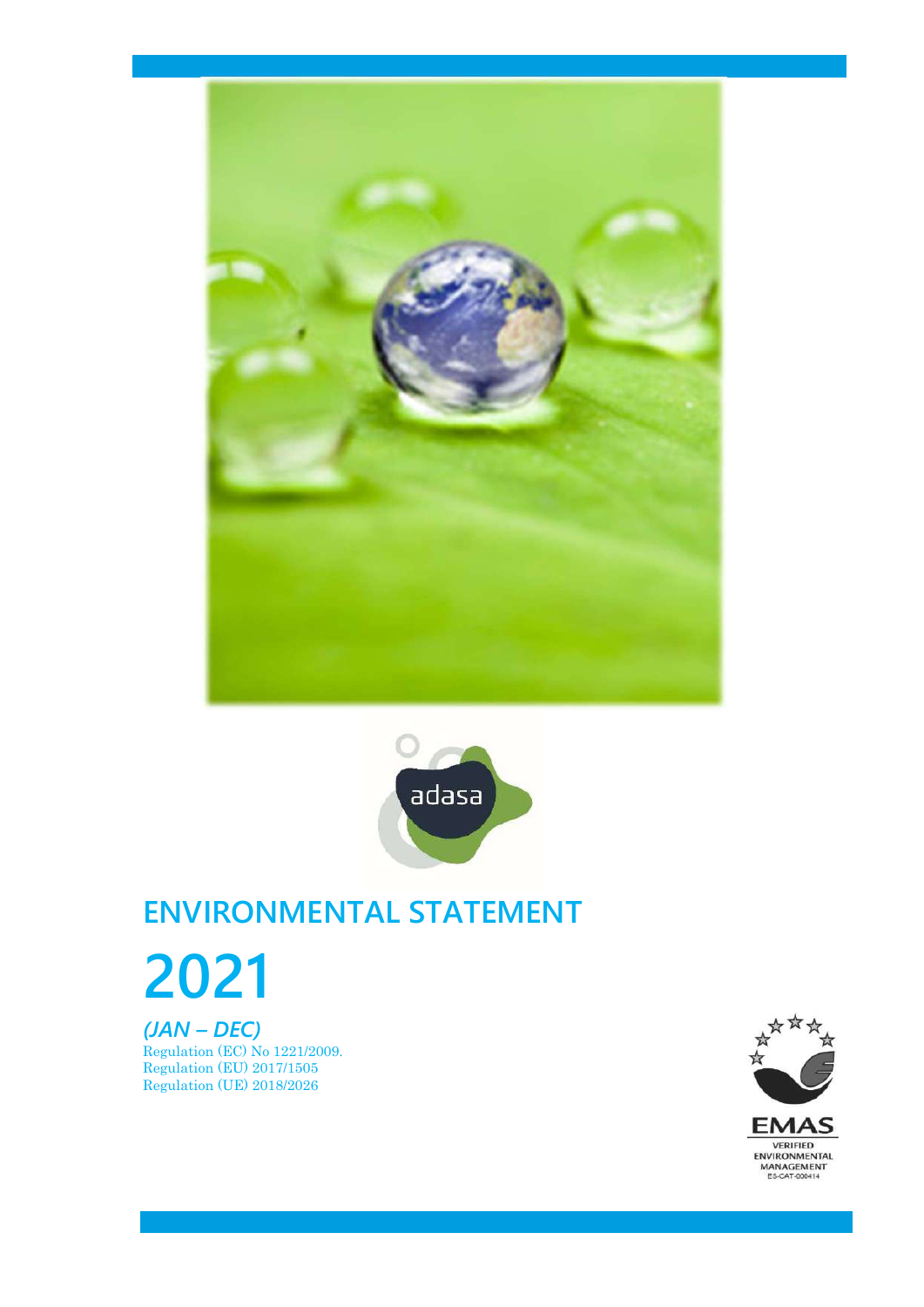# **INDEX**

| 1.              |                                                                                            |  |
|-----------------|--------------------------------------------------------------------------------------------|--|
| 2.              |                                                                                            |  |
| 3.              |                                                                                            |  |
| 4.              |                                                                                            |  |
| 5.              |                                                                                            |  |
| 6.              |                                                                                            |  |
| 7.              |                                                                                            |  |
|                 | 7.1.<br>7.2.<br>7.3.<br>7.4.<br>7.5.<br>7.6.<br>7.7.<br>7.8.<br>7.8.1.<br>7.8.2.<br>7.8.3. |  |
|                 | 7.8.4.                                                                                     |  |
|                 | 7.8.5.                                                                                     |  |
|                 | 7.9.                                                                                       |  |
|                 | 7.9.1.                                                                                     |  |
|                 | 7.9.2.                                                                                     |  |
|                 | 7.9.3.                                                                                     |  |
|                 | 7.9.4.                                                                                     |  |
|                 | 7.9.5.                                                                                     |  |
|                 |                                                                                            |  |
| 8.              |                                                                                            |  |
| 9.              |                                                                                            |  |
| 10 <sub>1</sub> |                                                                                            |  |

 $\circ$ adasa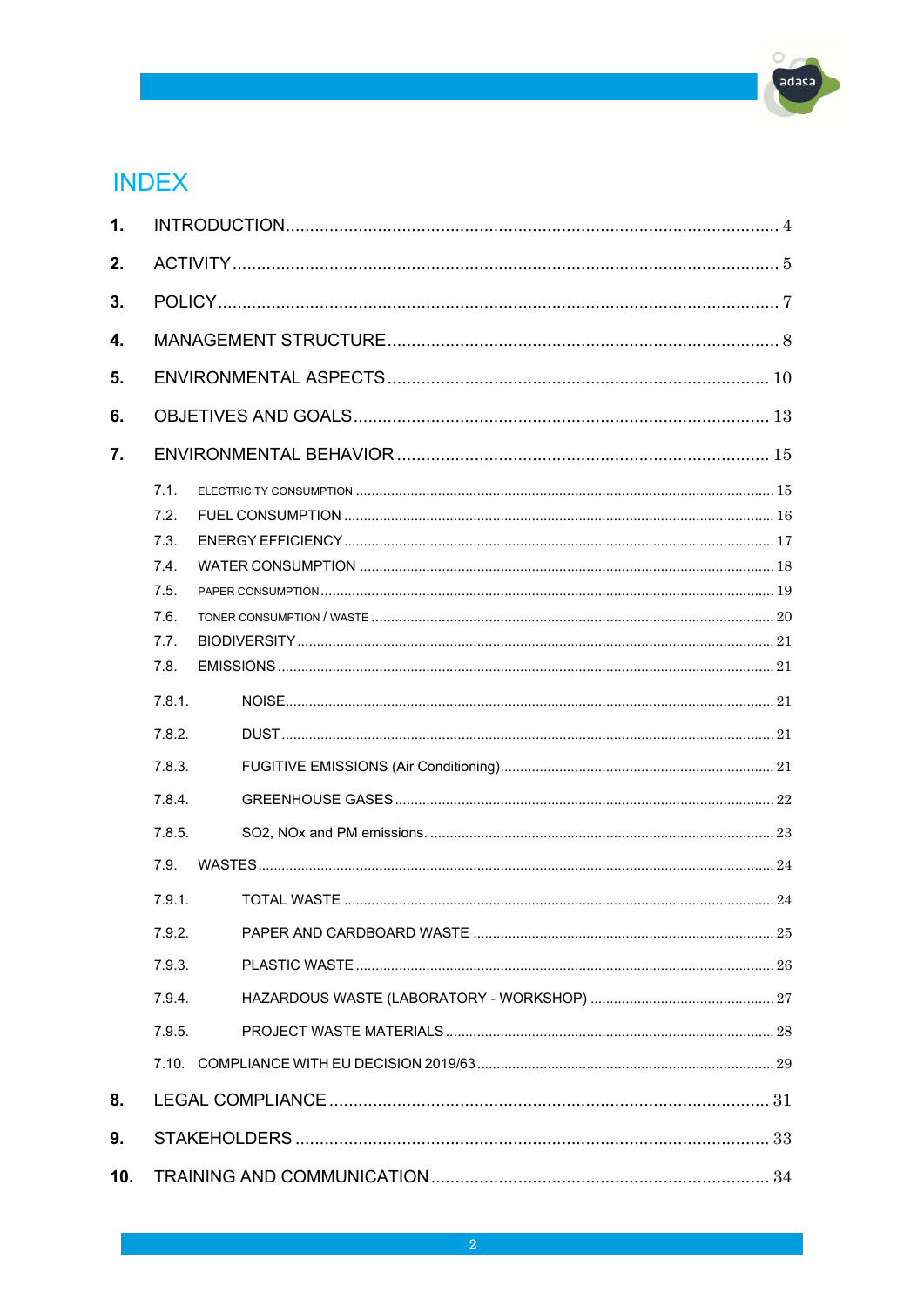

#### Graphics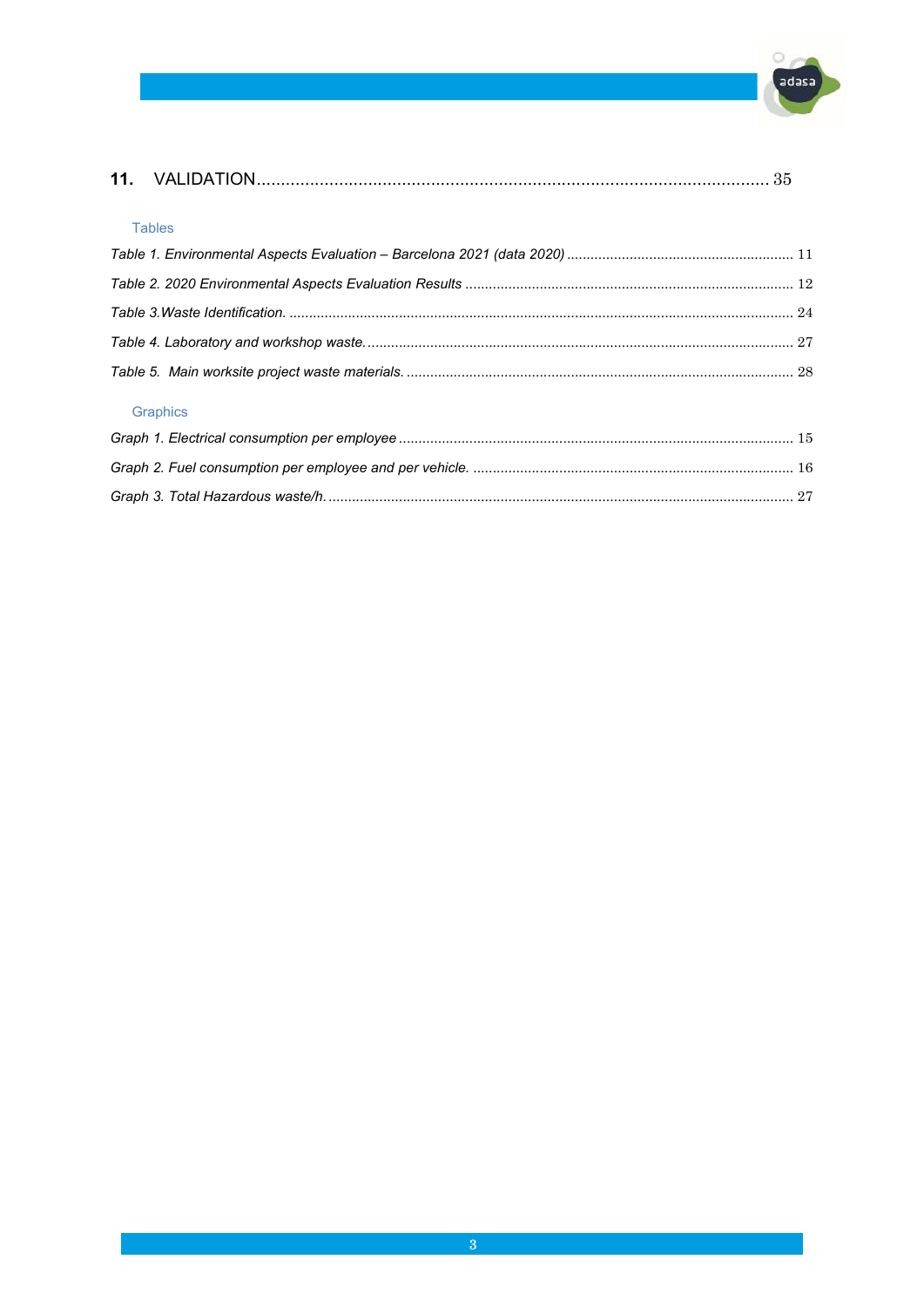

# **INTRODUCTION**

The **Environmental Statement** is made in accordance with Annex IV of Regulation (EC) No. 1221/2009 of the European Parliament and the Council of the 25<sup>th</sup> of November 2009, which allows organizations to voluntarily adhere to a community management and environmental auditing system (EMAS).

The Environmental Statement is updated and validated annually by an accredited inspector.

The objective of the Environmental Statement (ES) is the public announcement to interested parties of the continuous improvement of the impact and the environmental behaviour of the organization.

The ES informs the relevant parties (public, local communities, users, etc.) about the activities that the organization considers relevant (selection and evaluation of environmental aspects). All the data is taken from the year 2021 and the evolution from the years 2019 and 2020 has been noted.

The environmental system EMAS implemented in ADASA has other information from other sources apart from the ES, as it is required in the Regulation (CE) Nº 1221/2009. In 2017 it was adapted to the new considerations of the New Regulation (UE) 2017/1505 even though many of them had already been adopted with the standard UNE-EN ISO 14001:2015.

In 2019, the requirements determined by article 1 of Regulation (EU) 2018/2026, which modifies Annex IV of Regulation (EC) No. 1221/2009, are incorporated. References to Decision (EU) 2019/63 are also incorporated.

ADASA's Management is grateful to all the staff for their collaboration and participation in the achievement of the environmental objectives planned and in the improvement of the Organization's environmental behaviour.



Adasa is a member of the **EMAS Club**, a non-profit organization that safeguards and promotes the interests of the EMAS registered organizations and EMAS's visibility in society.

The creation of the EMAS Club in 2006 was a pioneer initiative in the European Union.

For the Verification process of this Environmental Statement, the steps that Adasa follows are: Internal Audit, External Audit and finally, registration of the Statement in the Department of Territory and Sustainability of the Generalitat de Catalunya.

Our Environmental Declaration is available to any interested party through our website, in the section "Quality, Environment and Prevention"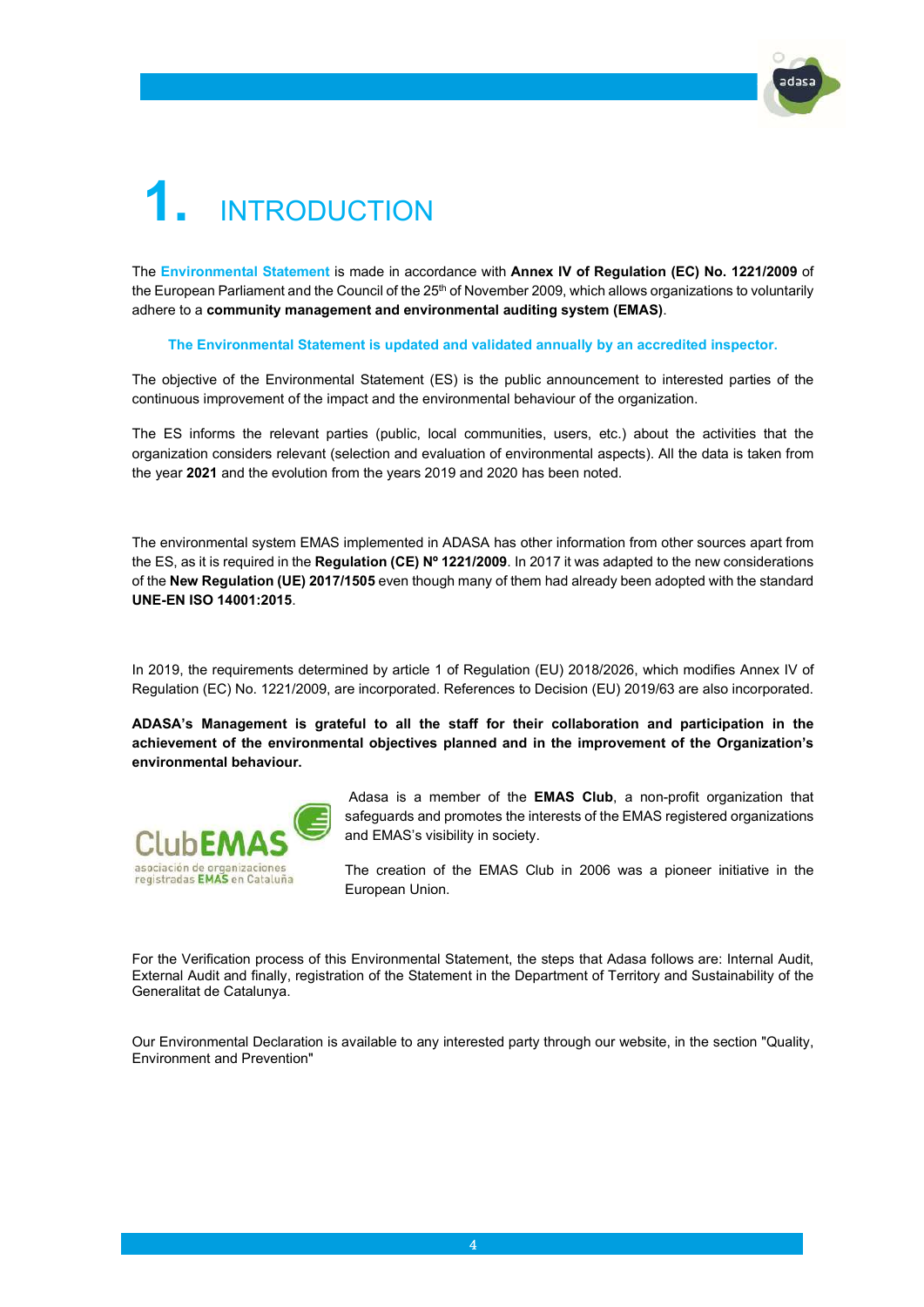

# **ACTIVITY**

Adasa, set up in 1988, is a recognized engineering company that provides technological solutions for the integral management water cycle and the environment.



meteorology and air quality.

Adasa supports an integrated, multidisciplinary approach to water resources management and leads its activities to achieve environment protection. Adasa pursues technological excellence to assist public and private organizations in the development of their activities and the improvement of their service efficiency, ensuring resources optimization and reducing operational costs

As experienced services integrators, Adasa covers a wide spectrum of related services, including consultancy, development, maintenance, and operations. Adasa joins water and environment expertise and highly specific technology capabilities to meet the sector's needs. Its portfolio includes water resources management (water quality monitoring and hydrology), smart operations of water utilities and operators, and irrigation and rural water. Adasa also fosters environment monitoring solutions in

More than 25 years betting on R+D, 12 patents and more than 50 international projects certify Adasa commitment with equipment innovation of water quality monitoring as well as the development of ICT solutions for the water sector



On the road to excellence, ADASA has implemented an integrated management system based on the following standards: ISO 9001:15, ISO 14001:15 and EMAS Regulation.

The reach of the system is as follows:

#### Activities:

-Design, manufacturing, installation and maintenance of instrumentation and automatic stations to control hydrological and atmospheric quality parameters and hydrological and meteorological variables of water and atmospheric quality parameters and hydric and meteorology variables.

-Consultancy services, development, implantation and maintenance of information systems, telemetry, remote control and automation applicable to water cycle, environment, hydrology, meteorology, mobility and urban services, natural resources management, utilities and information systems.

-Engineering and consultancy services of water cycle, environment, air quality, meteorology, soil pollution and construction of hydraulic infrastructures.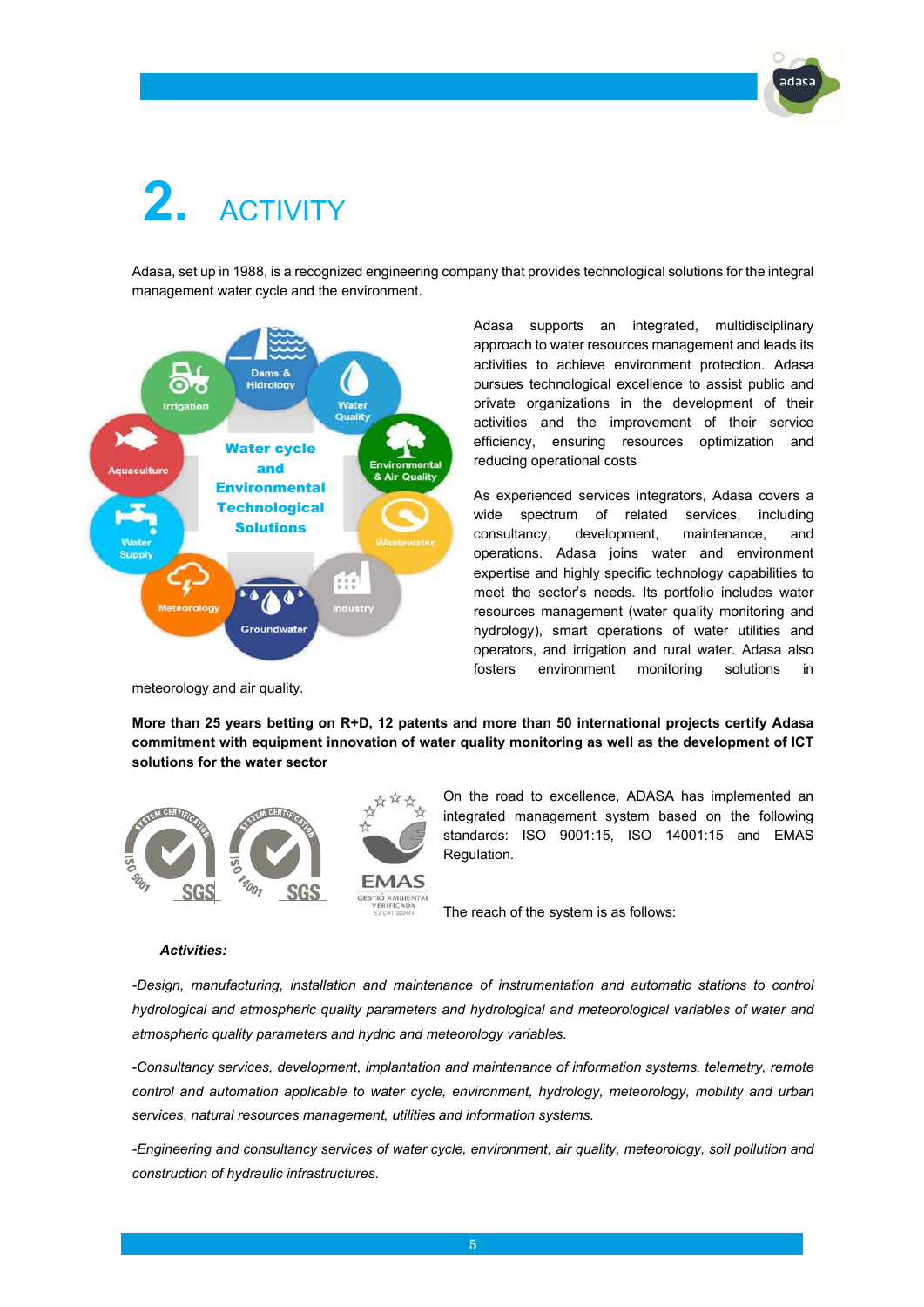

#### BARCELONA

C/ Ignasi Iglesias 217-219,

08820El Prat de Llobregat, Barcelona, España

Day to day, Adasa remains committed to the values of the UN Global Compact, by making a strong effort to create economic, environmental and social value in the short and medium term, and to contribute to the progress of society's welfare.

Adasa is part of the United Nations Global Compact, an initiative that marks an ethical commitment by organizations who, as an integral part of their strategies and operations, have agreed to follow ten principles of conduct and action regarding human rights, employment, the environment and the fight against corruption. www.unglobalcompact.org

ADASA (Skion Group since 2020) has a presence in different areas in Spain and abroad. Headquarters Office is located in El Prat de Llobregat (Barcelona), been the only one included in EMAS registration due to it represents the main environmental impact of Adasa production.

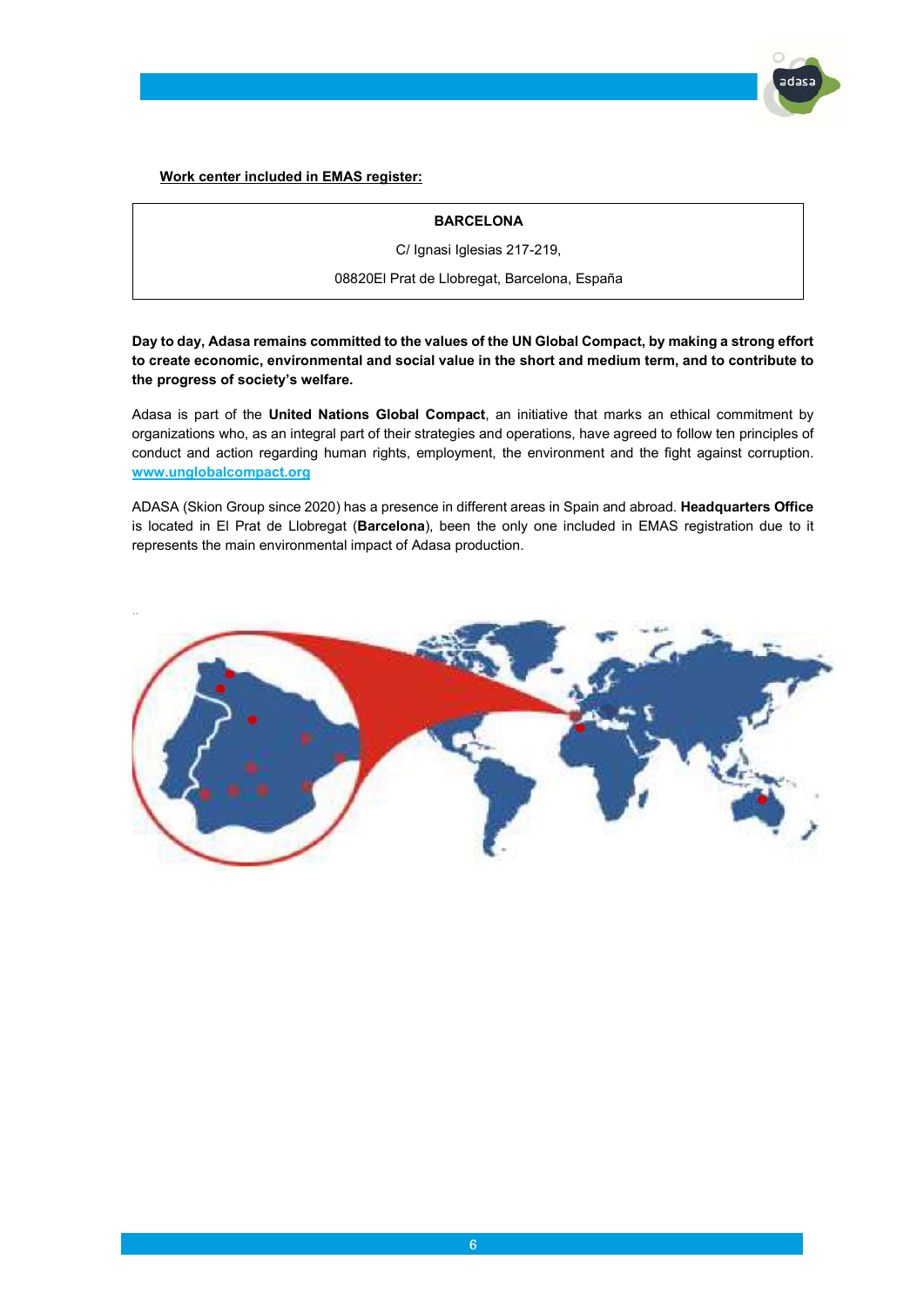

# POLICY

ADASA is a specialized engineering company delivering technological solutions for water, environment and meteorology. Adasa carries out its activity in a changing and globalized surrounding where the excellence of the production, the service and the management are necessary requirements for the competitiveness, the development, and the progress.

Adasa's knowledge and experience assures the development of the solutions that satisfy the needs and expectations of the clients.

The General Management leads the organization towards a model of TOTAL QUALITY EXCELLENCE, taking as strategic planning lines: the direction by processes, the knowledge management, the team work and the innovative capacity of the organization. Adasa has implemented an integrated management system (quality & environment and health & safety) certified based on ISO 9001, ISO 14001 and EMAS standards.

Adasa defines its act strategy in the following principles:

related to products and services according to international standards and specific requirements, in order to reach the clients' to reach the clients' control to reach the control of the control of the control of the control of the control of the control of the control of the control of the control of the control of the control of the control of the satisfaction and guarantee the satisfaction and guarantee the continuous improvement. continuous improvement. To establish the requirements

To give a management processes approach, identifying and considering work risks and environmental impacts. Try to eliminate and minimize those aspects that cannot be avoided, as well as prevent them in order to achieve continuous improvement and contamination prevention.

on the importance of the integrated management, in order to guarantee the participation of all employees in every activity developed by Adasa. To train all the team working

developed by Adasa.

To satisfy the exigencies of the legislation and regulation in effect and, whenever it is considered necessary, determine the own requirements.

To define periodically aims and goals, which are integrated, documented and quantifiable.

To promote team building and continuous training policy, generating a highly professional motivated team fully involved in the company, able to develop all projects and challenges demanded by the market.

To encourage internal and external communication in order to transmit to stakeholders our social worries and respect for people and environment.

To reach high levels of prestige and recognition developing our business in a sustainable way; committing ourselves to the improvement of environmental behavior, creating economic, social, and environmental value, in the short and medium term, and contributing to the progress and welfare of society

September 2021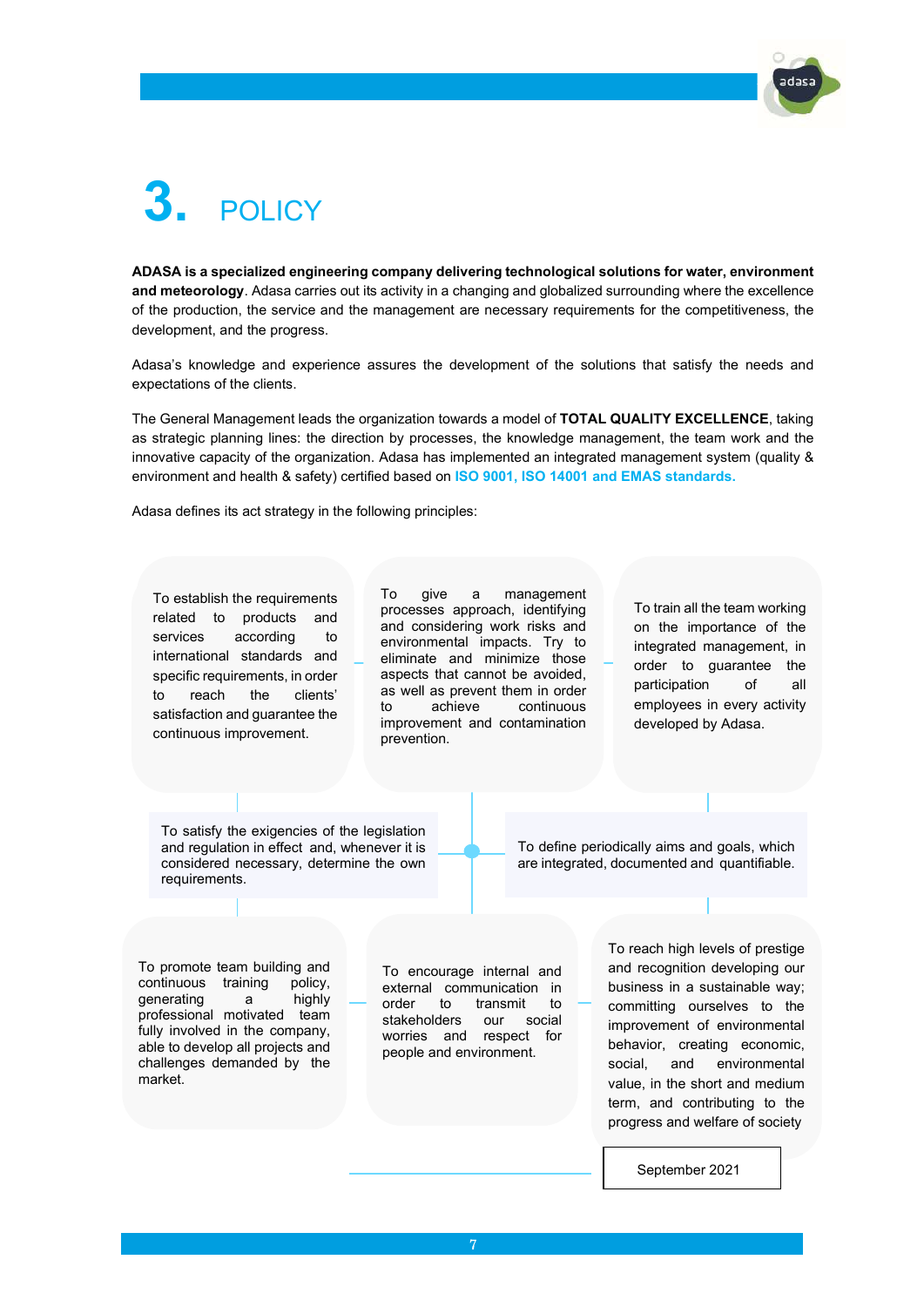

# 4. MANAGEMENT STRUCTURE

The general organizational structure of the company is defined below, with special attention to the team that carries out the maintenance tasks of the Integrated System of Quality, Environment and Security and Health, and which is in charge of complying with the requirements of the EMAS Regulation. Modified October 2021.

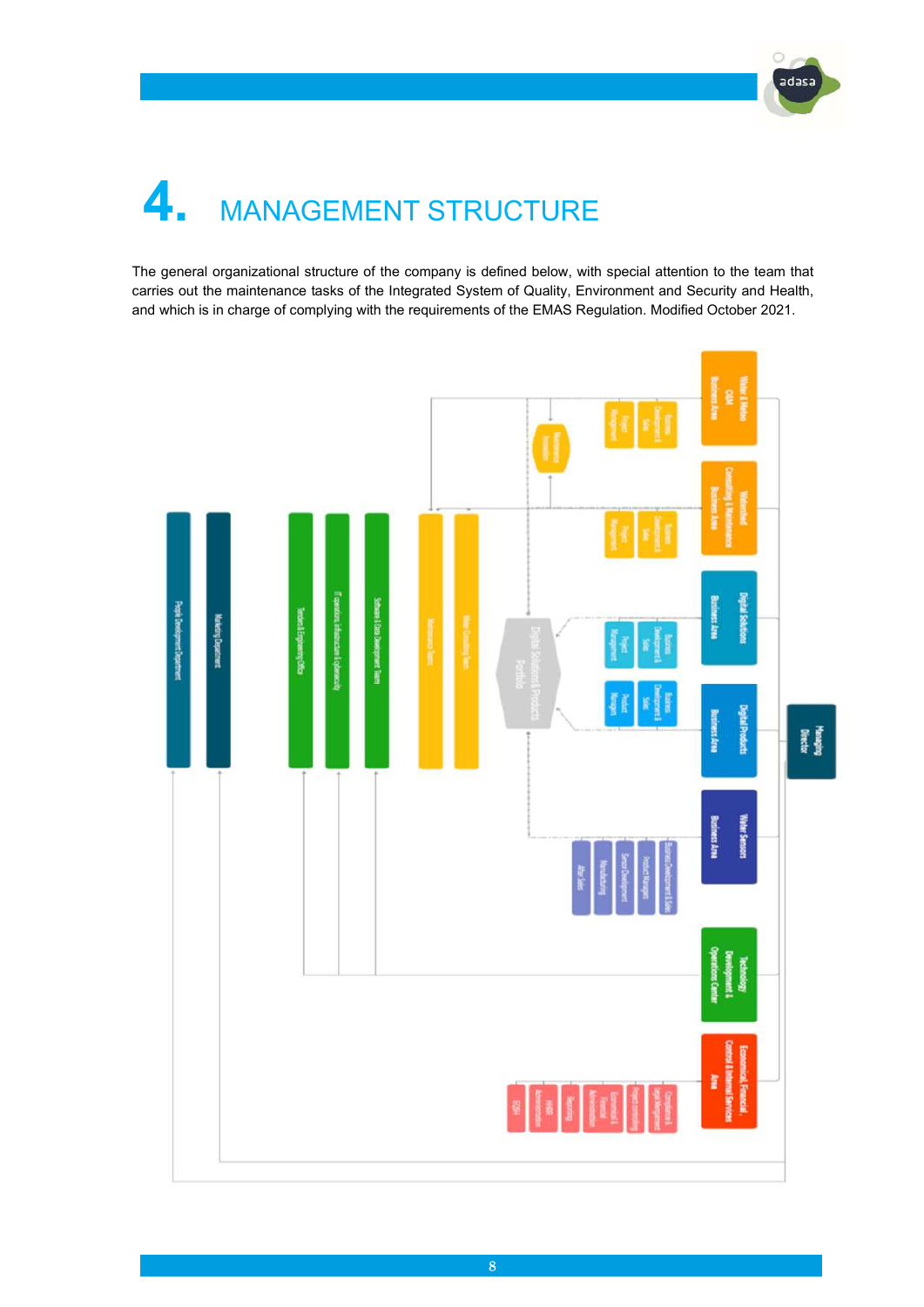#### SHEQ DEPARTMENT



 $\circ$ adasa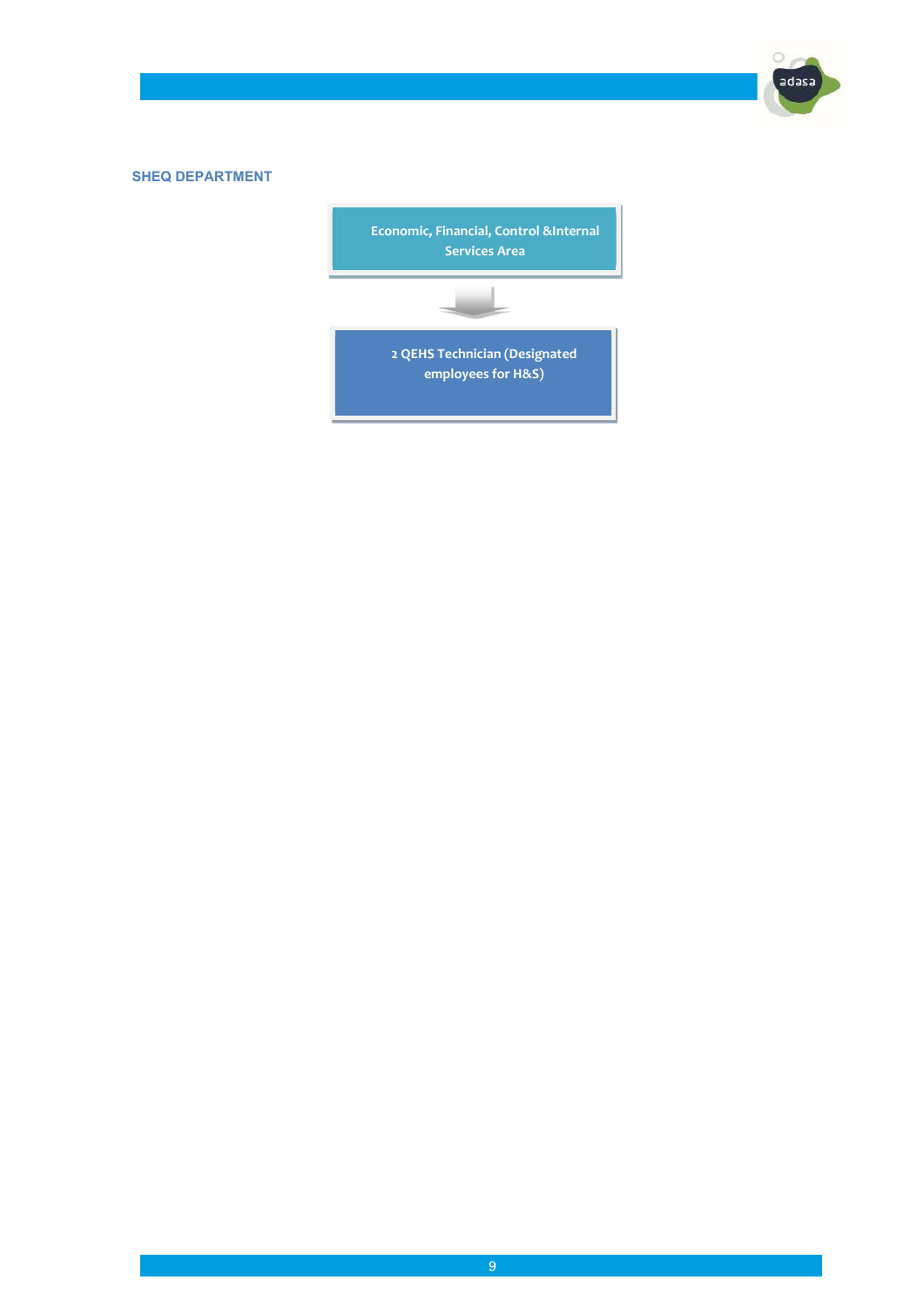# 5. ENVIRONMENTAL ASPECTS

Adasa has a methodology to identify environmental aspects associated with its activity, from a life cycle point of view, in those aspects that it can control or influence. This method also quantifies which of those aspects can have a greater environmental impact and can track the objectives and goals.

With this system there are two main activity lines:

- 1. PROJECT/SERVICES MANAGEMENT
- 2. EQUIPMENT PRODUCTION

It also influences in the evaluation if the organization has control over the aspect or only influence (indirect aspect), as well as the probability of occurrence appears at organization's normal activities or only in emergency cases.

From the point of view of the organization, based on its control and / or influence, the two main lines of activity share a similar life cycle, with the following phases:



The environmental aspects related to quantities of elements consumed, generated, stored, discharged or emitted into the environment are quantified, obtained from the most appropriate sources of information for each case: invoices, delivery notes for waste collection, measurements, etc.

According to our internal procedure, the existence of legal requirements applicable to each environmental aspect is identified. When the evaluation is performed, the registered values are compared with those set by current regulations and their compliance is evaluated.

Environmental aspects are identified and evaluated taking into account normal, abnormal or emergency operating conditions and whether the company can do direct control or only has the capacity to influence.

The significance value takes into account: Magnitude, Probability, Severity and percentage of variation respect to the previous year.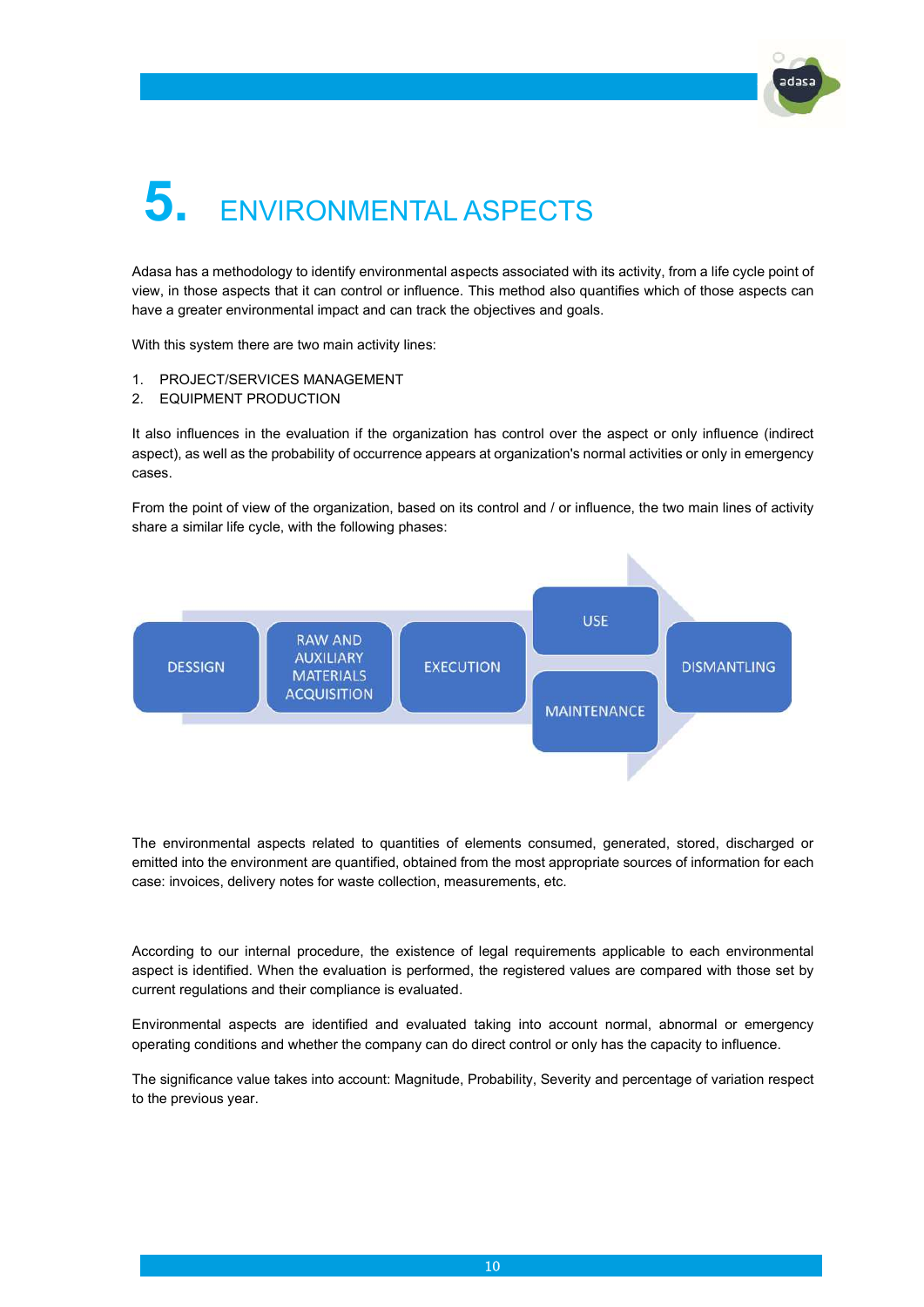

As a result of the exercise of the identification and evaluation of the environmental aspects for 2021 (data 2020), the following is obtained:

| <b>ENVIRONMENTAL ASPECTS EVALUATION</b><br>Office -Laboratory RDi - Workshop (Barcelona Branch) |                             |                     |                    |                            |     |
|-------------------------------------------------------------------------------------------------|-----------------------------|---------------------|--------------------|----------------------------|-----|
| <b>ASPECTS</b>                                                                                  | <b>OPERATING CONDITIONS</b> |                     | <b>SIGNIFICANT</b> | Direct (D)<br>Indirect (I) |     |
|                                                                                                 | Normal                      | Abnormal            | Emergency          |                            |     |
|                                                                                                 |                             | <b>WASTE</b>        |                    |                            |     |
| <b>Paper and Cardboard</b>                                                                      | $\mathsf{X}$                |                     |                    |                            | D   |
| <b>Batteries</b>                                                                                | X                           |                     |                    |                            | D/I |
| <b>Cell Batteries</b>                                                                           | X.                          |                     |                    |                            | D   |
| <b>Fluorescent lamps</b>                                                                        | X                           |                     |                    |                            | D   |
| <b>Toner</b>                                                                                    | X.                          |                     |                    |                            | D   |
| <b>Plastic waste</b>                                                                            | X                           |                     |                    | $\pmb{\times}$             | D   |
| Urban waste                                                                                     | X.                          |                     | X                  |                            | D   |
| <b>Contaminated Glass containers</b>                                                            | X                           |                     |                    |                            | D   |
| <b>Contaminated Plastic containers</b>                                                          | $\mathsf{X}$                |                     |                    |                            | D   |
| <b>Contaminated absorbent material</b>                                                          | X                           |                     |                    |                            | D   |
| <b>Chemical reagents Waste</b>                                                                  | $\mathsf{X}$                |                     |                    |                            | D.  |
| <b>Total Laboratory Hazardous Waste</b>                                                         | X.                          |                     |                    |                            | D.  |
| <b>WEEE</b><br>Waste electrical and electronical<br>equipment                                   | $\mathsf{X}% _{0}$          |                     |                    |                            | D   |
|                                                                                                 |                             | <b>CONSUMPTIONS</b> |                    |                            |     |
| <b>Water</b>                                                                                    | $\mathsf{X}$                |                     |                    |                            | D   |
| <b>Electricity</b>                                                                              | X                           |                     |                    |                            | D/I |
| Fuel                                                                                            | $\mathsf{x}$                |                     |                    |                            | D/I |
| Paper                                                                                           | X                           |                     |                    |                            | D   |
| <b>Toner</b><br>Consumption=waste                                                               | X.                          |                     |                    |                            | D.  |
| <b>EMISSIONS and SPILLS</b>                                                                     |                             |                     |                    |                            |     |
| <b>Emissions</b><br><b>Greenhouse Gases</b>                                                     | X.                          |                     | $\times$           |                            | D/I |
| Sewerage                                                                                        | X                           |                     |                    |                            | D/I |
| <b>Noise</b>                                                                                    | X.                          |                     |                    |                            | D/I |
| <b>Emissions</b><br><b>Vehicles</b>                                                             | X                           |                     |                    |                            | D   |
| <b>Fugitive emissions (air</b><br>conditioning)                                                 |                             |                     | X                  |                            | D   |

Table 1. Environmental Aspects Evaluation – Barcelona 2021 (data 2020)

.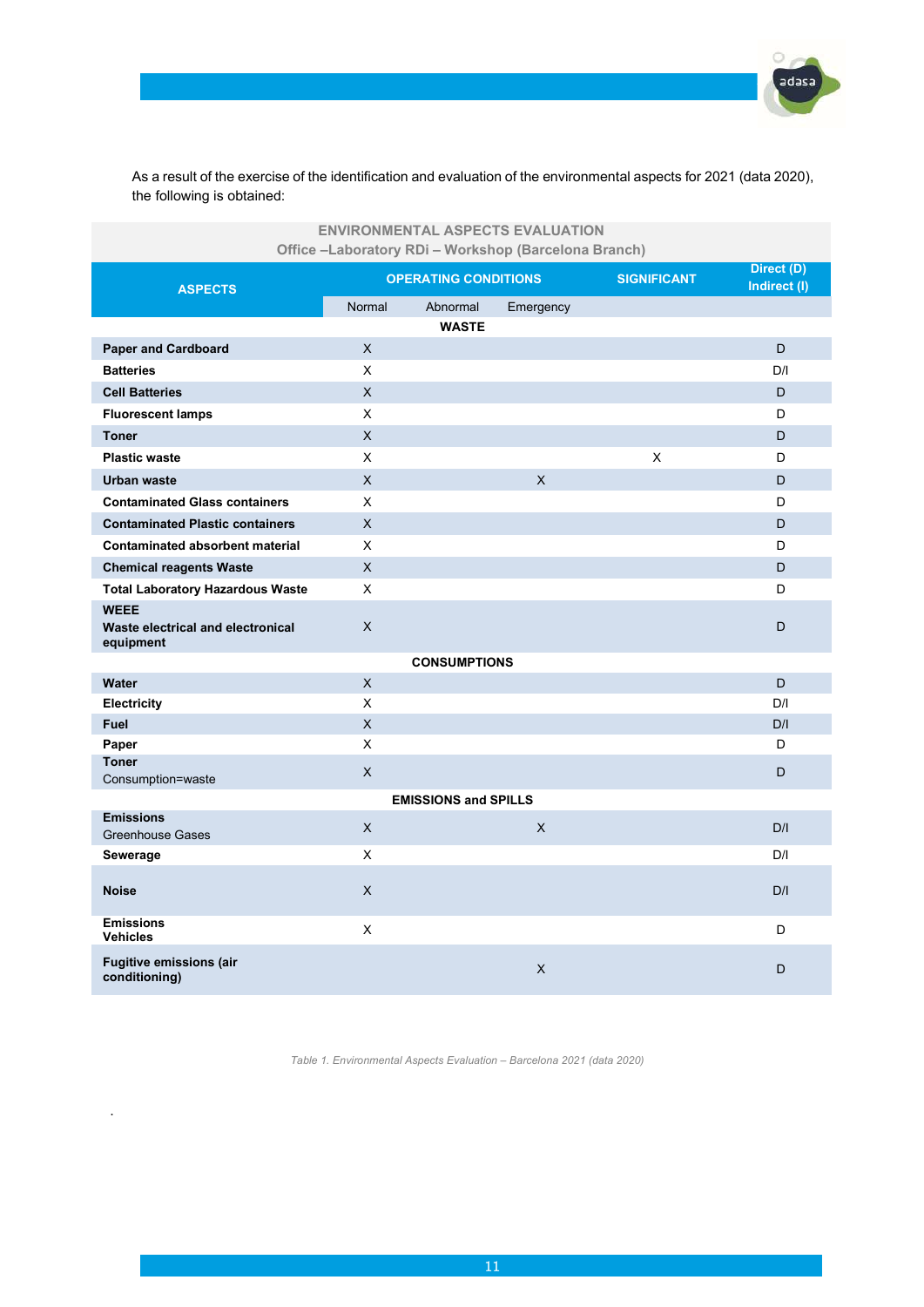| <b>SIGNIFICANT ASPECTS</b> | <b>ACTIVITY</b>    | <b>ASSOCIATED IMPACTS</b>                                                                                                                                                    | <b>ACTIONS</b>                                                                                                             |
|----------------------------|--------------------|------------------------------------------------------------------------------------------------------------------------------------------------------------------------------|----------------------------------------------------------------------------------------------------------------------------|
| <b>Plastic Waste</b>       | All the activities | The generation of more<br>waste implies a greater<br>expense in resources both<br>in the production of the<br>material used initially and<br>when it is managed as<br>waste. | There are good practices and<br>proper waste management.<br>More time is needed to see the<br>evolution of this indicator. |

Table 2. 2020 Environmental Aspects Evaluation Results

The increase in the generation of plastic wastes is related to the reactivation of the equipment manufacturing activity in 2020, specially in foreign contracts. Globally, the generation of waste had decreased in 2020, due to the pandemic.

The monitoring of the values continues in 2021 and its results are detailed in point 7.9 of this Statement.

Indicate that, as an action to create the minimum environmental impact from Adasa workers from the first moment they begin to work with us, they receive documentation (within the "Manual of welcome" Rev 08, 18<sup>th</sup> january 2022) and training in "Good practices" in the following fields:

- Use of Water.
- Consumption of paper
- Energy consumption
- Waste management
- Noise
- Fuel savings, etc.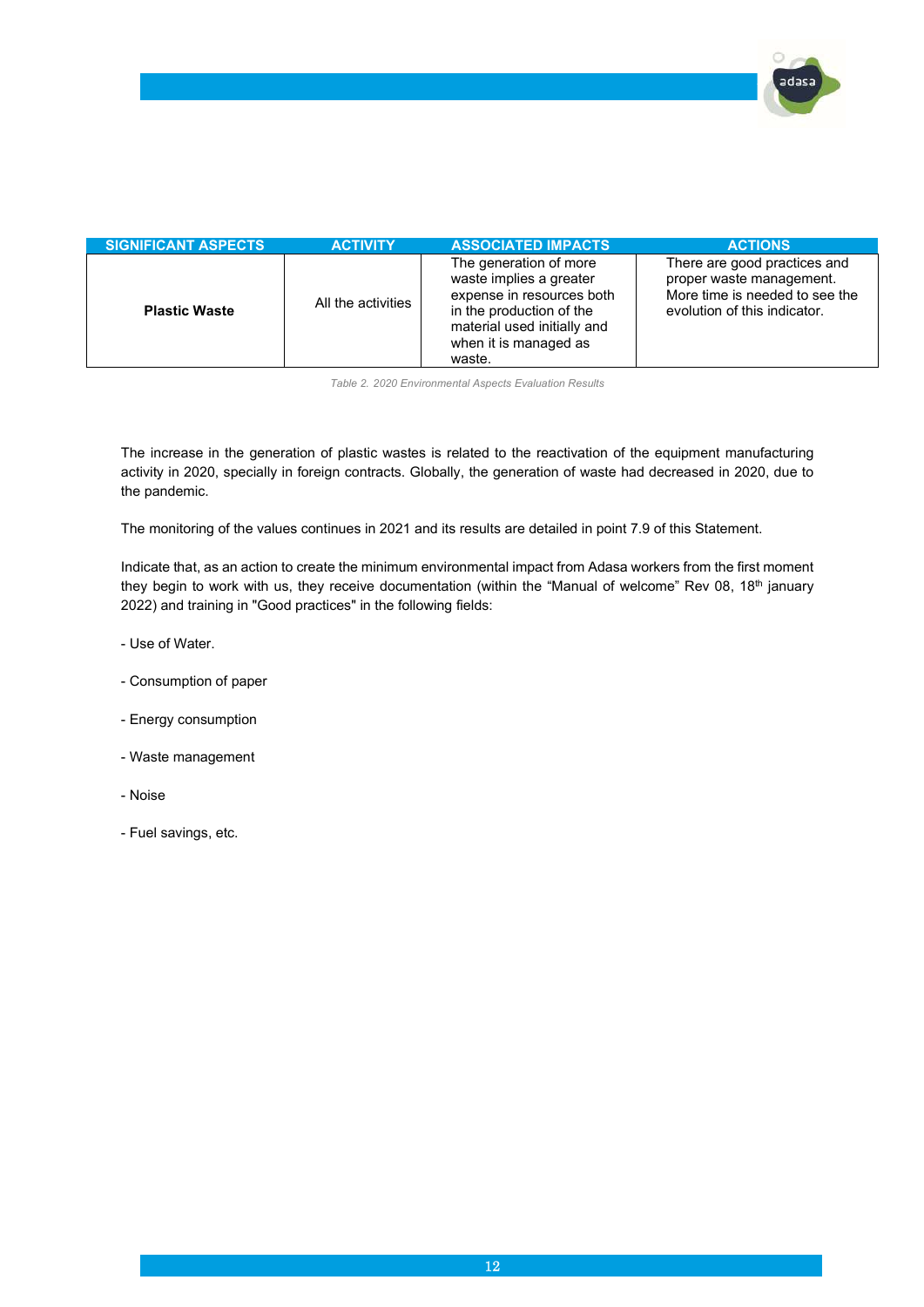

# 6. OBJETIVES AND GOALS

Adasa's environmental objective for 2021 was established in accordance with the Environmental Policy, the applicable legal requirements, the Environmental Aspects evaluated at the end of 2020 and the results of the Objectives that had been set for 2020.

Due to the Covid19 pandemic, it was decided that this objective would have a closing date of 2021, since it was not possible to carry it out within 2020

| <b>OBJETIVE 1</b>                                                                                                                                                                                                                                                                                                      | <b>GOAL</b>                                                                                      |  |  |  |
|------------------------------------------------------------------------------------------------------------------------------------------------------------------------------------------------------------------------------------------------------------------------------------------------------------------------|--------------------------------------------------------------------------------------------------|--|--|--|
| REDUCE ELECTRICITY CONSUMPTION AT PRAT<br>DE LLOBREGAT ADASA FACILITIES                                                                                                                                                                                                                                                | Reduce at least 1% of the indicator associated with<br>electricity consumption                   |  |  |  |
| <b>ACTIONS IMPLEMENTED</b>                                                                                                                                                                                                                                                                                             |                                                                                                  |  |  |  |
| For 2020-2021, 2 actions were set to try to reduce the relative consumption of electricity;                                                                                                                                                                                                                            |                                                                                                  |  |  |  |
| 1.<br>Change warehouse and stairs lights to LED<br>2.<br>ones.                                                                                                                                                                                                                                                         | Reduce the number of heaters in the building and / or replace them with newer and more efficient |  |  |  |
| Regarding the monitoring of these actions:                                                                                                                                                                                                                                                                             |                                                                                                  |  |  |  |
| Done Q4 2021.                                                                                                                                                                                                                                                                                                          | A heater change was made in March 2020, and another 4 in early November 2020.                    |  |  |  |
| In the review at the beginning of 2021 comparing the data of 2019 and 2020 in the same periods, they return<br>a result of:                                                                                                                                                                                            |                                                                                                  |  |  |  |
| 2019: 140,910 kWh / 69 workers = 2,042 kWh / employee                                                                                                                                                                                                                                                                  |                                                                                                  |  |  |  |
| 2021: 150,330 kWh / 68 workers = 2,210 kWh / employee                                                                                                                                                                                                                                                                  |                                                                                                  |  |  |  |
| Which represents an increase of 7%, much higher than the 1% initially raised.                                                                                                                                                                                                                                          |                                                                                                  |  |  |  |
| But we have to keep in mind that:                                                                                                                                                                                                                                                                                      |                                                                                                  |  |  |  |
| There has been an increase in activity in the building due to starting to work face to face this year.                                                                                                                                                                                                                 |                                                                                                  |  |  |  |
| - Due to the Pandemic (Health & Safety management), we are using both plants for administrative<br>working in order to have enough space between empoyees. Also we are working with open Windows<br>in order to maintain a Good ventilation in the offices. This action increases a lot the electrical<br>consumption. |                                                                                                  |  |  |  |
| Change warehouse and stairs lights to LED                                                                                                                                                                                                                                                                              |                                                                                                  |  |  |  |
| Therefore, and although for now the result that is being obtained is understood as satisfactory, the evolution<br>of the results will continue to be reviewed in 2022 to draw definitive conclusions on the effectiveness of the<br>actions that have finally been implemented.                                        |                                                                                                  |  |  |  |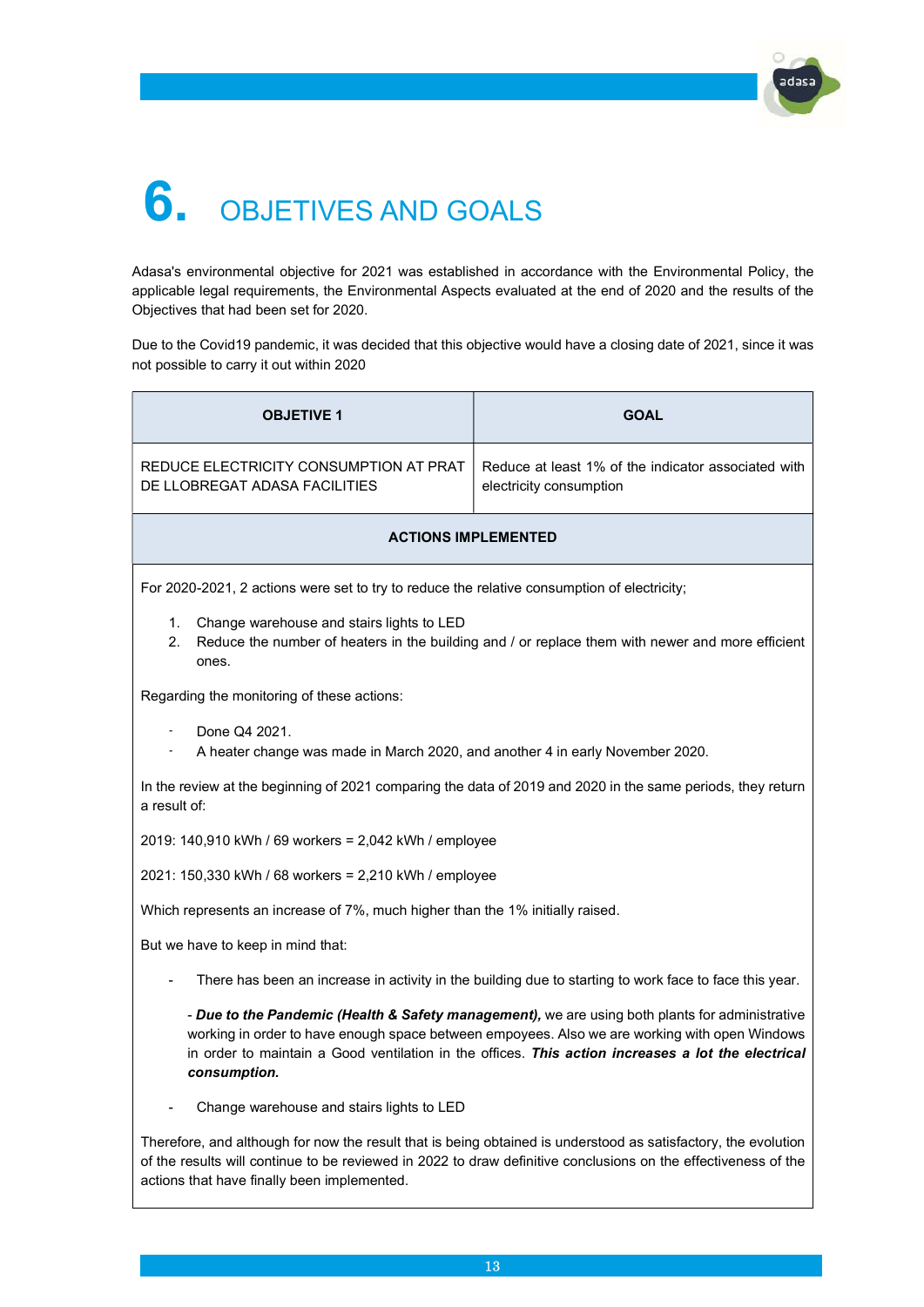| <b>OBJETIVE 2</b>                                                                                                                                                                                      | <b>GOAL</b>                       |  |  |  |
|--------------------------------------------------------------------------------------------------------------------------------------------------------------------------------------------------------|-----------------------------------|--|--|--|
| REDUCE PLASTIC CONSUMPTION AT PRAT DE<br>LLOBREGAT ADASA FACILITIES                                                                                                                                    | Plastic waste $<$ 4,5 kg/employee |  |  |  |
| <b>ACTIONS IMPLEMENTED</b>                                                                                                                                                                             |                                   |  |  |  |
| For 2021 year, 1 action implemented:                                                                                                                                                                   |                                   |  |  |  |
| 1. Re-use plastic package                                                                                                                                                                              |                                   |  |  |  |
| Regarding the monitoring of these actions:                                                                                                                                                             |                                   |  |  |  |
| - re-use of package plastic as far as posible. For instance, individual Covid-19 sanitizer bottles have<br>been re-use for all the employees. Each employee had to use re-used bottles for this issue. |                                   |  |  |  |
| In 2021, the figure is 4,13 kg plastic/employee. Tha objective has bee succesfully accomplished.                                                                                                       |                                   |  |  |  |
|                                                                                                                                                                                                        |                                   |  |  |  |

#### For the year 2022, the following objectives are determined:

OBJECTIVE Nº1: REDUCE WATER CONSUMPTION PER EMPLOYEE BY 1% WITH RESPECT TO THE FIRST PRE-PANDEMIC YEAR (2018).

OBJECTIVE N°2: REDUCE TONER CONSUMPTION PER EMPLOYEE BY 5% COMPARED TO THE FIRST PRE-PANDEMIC YEAR (2018).

OBJECTIVE Nº3: REDUCE PAPER CONSUMPTION PER EMPLOYEE BY 5% COMPARED TO THE FIRST PRE-PANDEMIC YEAR (2018).

OBJECTIVE Nº4: PURCHASE AND USE OF AT LEAST 1 ELECTRIC VEHICLE IN THE PRAT DE LLOBREGAT WORK CENTER.

OBJECTIVE N°5: REDUCE THE GENERATION OF WEEE WASTE BY 10% COMPARED TO THE FIRST PRE-PANDEMIC YEAR.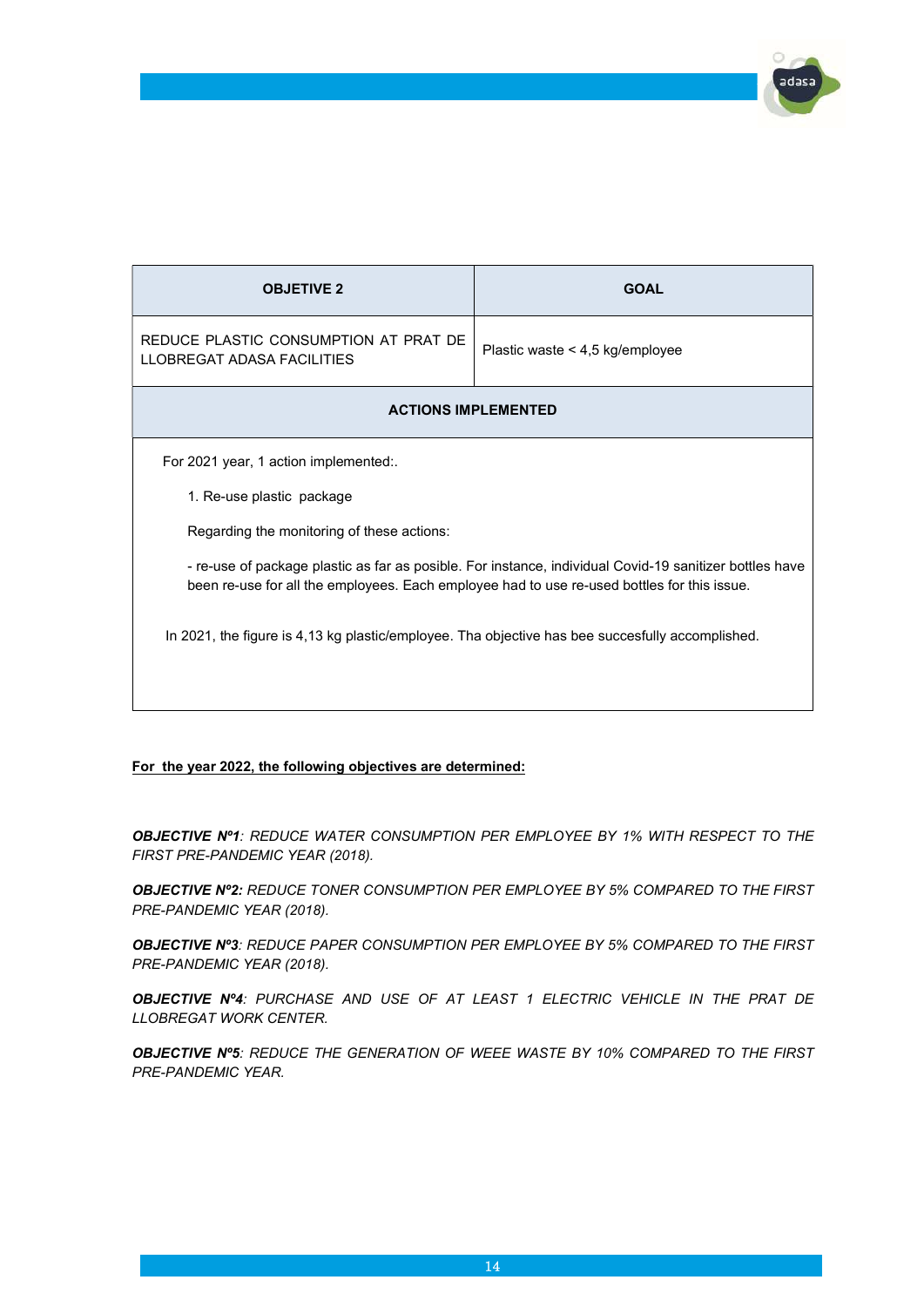# 7. ENVIRONMENTAL BEHAVIOR

This statement presents the environmental performance of Adasa in its facilities in Prat de Llobregat during 2021 and the comparison with the years 2019 and 2020. The environmental performance results data are analysed. The origin of the data are invoices and delivery notes received.

Indicate that in specific cases, there are values that cannot be studied separately for the facilities of El Prat, so it has been necessary to use some others that would include more centers. It will be specified in those cases.

The number of employees in Barcelona used in this environmental statement are: 64 in 2019, 69 in 2020 and 68 in 2021.

### 7.1. ELECTRICITY CONSUMPTION

This indicator  $(R = A / B)$  is achieved by extracting data from the electricity consumption invoices of the Barcelona headquarters and dividing it by the number of employees at the headquarters (B).



Graph 1. Electrical consumption per employee

During 2021, the total consumption of the organization at the BCN headquarters was 150,33MWh (A), with a number of employees in Barcelona of 68 people (B). Average consumption per employee  $(R = A / B)$  is 2,21 MWh. There is an increase in total consumption (7%) and in average consumption per worker (8,3%)

In Barcelona, renewable energy is not directly generated, although since October 2017 the organization changed its electricity supply company and purchases green energy for its consumption in this building. Therefore, these 150,33 MWh correspond to renewable energy.

The increase in consumption is mainly due to the decrease in teleworking due to the 2021 better performance in pandemic statistics.

The data have been updated. All the figures represent Barcelona.

|                      | Indicator – Electricity consumption per employee |                      |  |  |
|----------------------|--------------------------------------------------|----------------------|--|--|
| 2019                 | 2020                                             | 2021                 |  |  |
|                      |                                                  |                      |  |  |
| A: 162,73 MWh        | A: 140,91 MWh                                    | A: 150,33 MWh        |  |  |
| B: 64 employees      | B: 69 employees                                  | B: 68 employees      |  |  |
| R: 2,54 MWh/employee | R: 2,04 MWh/employee                             | R: 2,21 MWh/employee |  |  |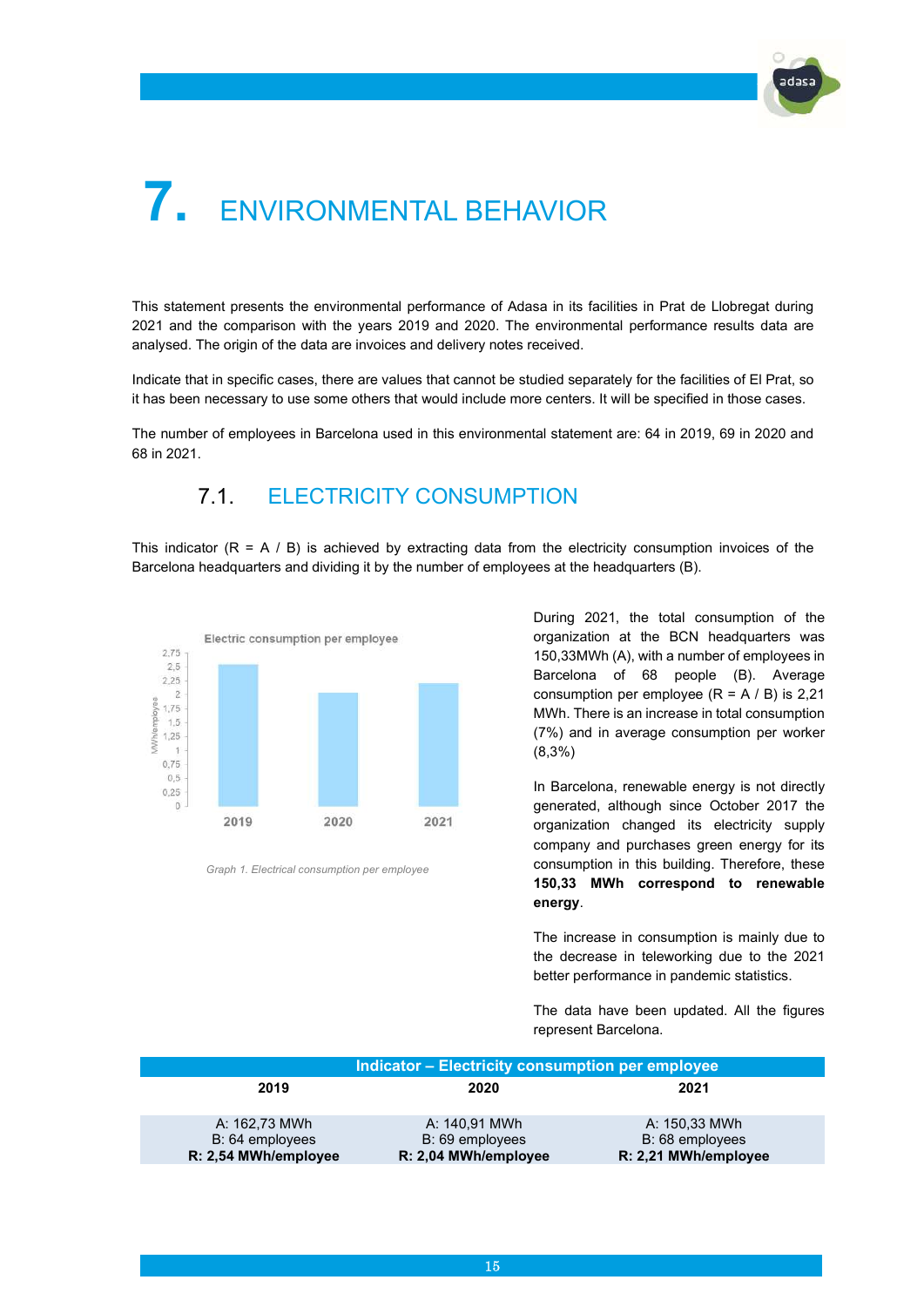## 7.2. FUEL CONSUMPTION



Graph 2. Fuel consumption per employee and per vehicle.

The global consumption of fuels (from vehicle movements) during 2021 has been 120.291 l. Consumption per vehicle registers a value of 2.734 l/vehicle and 797 l/employee.

In the 2020 & 2021 calculations, the total number of vehicles and employees of the company has been taken into account, because it has not been possible to differentiate the exclusive trips in Catalonia.

For 2020 & 2021, global values of the company throughout Spain are used as a source of data, due it is not possible to differentiate the center associated to a certain consumption because vehicles are moving between different delegations.

The indicators are still being relative and giving a real image of these consumptions

The indicators ( $R = A / B$  and  $R = A / B'$ ) are obtained through the fuel consumption invoices associated with Adasa vehicles (A), the vehicle ratio (B), and the global number of employees (B ').

There has been an increase of 8,3% in consumption per vehicle and 8,3% per employee compared to 2020

During this year, work trips have been increased due to relaxation of the restrictive measures of the pandemic. Our employees have done more visits to the clients than previous year.

| Indicator - Fuel consumption per vehicle and per employee                             |                                                                                         |                                                                                    |  |  |
|---------------------------------------------------------------------------------------|-----------------------------------------------------------------------------------------|------------------------------------------------------------------------------------|--|--|
| 2019                                                                                  | 2020                                                                                    | 2021                                                                               |  |  |
| A: 66.799,51 l.<br>B: 24<br>B:64<br><b>R= 2.783 I/vehicle</b><br>R'= 1.044 l/employee | A: 111.039,96I.<br>B: 44<br>B:151<br><b>R= 2.524 I/vehicle</b><br>$R' = 735$ l/employee | A: 120.291<br>B: 44<br>B:151<br><b>R= 2.734 I/vehicle</b><br>$R' = 797$ l/employee |  |  |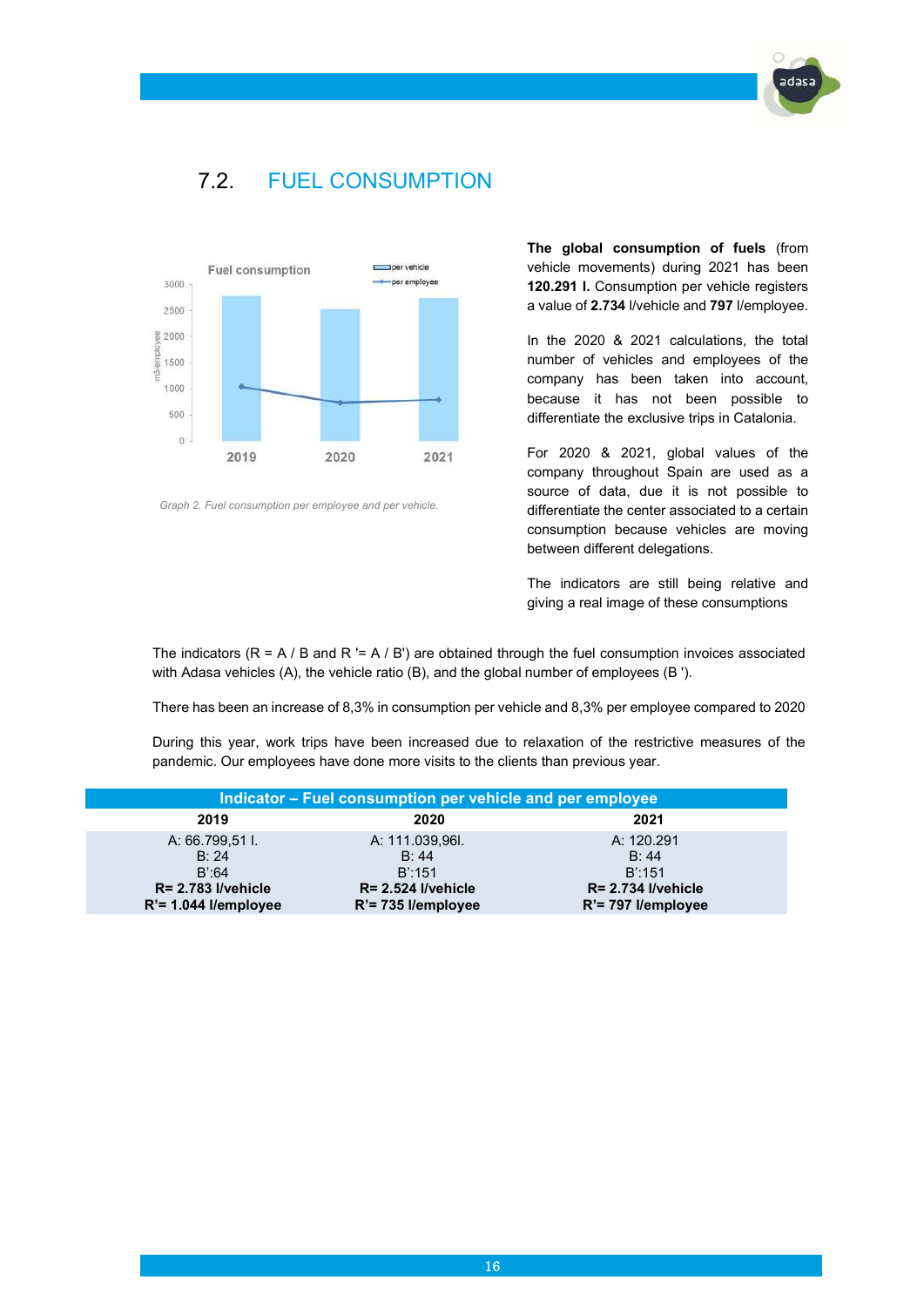## 7.3. ENERGY EFFICIENCY



Graph ·3. Energy consumption per employee.

This indicator is extracted from the indicators already seen in this Statement:

adas

-A1: Electricity Consumption MWh / employee,

-A2: Fuel Consumption MWh / employee.

For fuel consumption (diesel in all cases), the conversion factor is "A liter of diesel weighs 0.832 kg", "1kg Diesel = 11.8kWh (Source: IDAE)."

There has been an increase of 8,3% compared to 2020 due to the increase of electricity and fuel consumption.

| <b>Indicator - Energy Efficiency</b> |                                 |                                     |  |  |  |
|--------------------------------------|---------------------------------|-------------------------------------|--|--|--|
| 2019                                 | 2020                            | 2021                                |  |  |  |
| A1: 2,54 MWh/e                       | A1: 2.04 MWh/e                  | A1: 2,21 MWh/e                      |  |  |  |
| A2: 1044*0.832*0.0118= 10.25 MWh/e   | A2: 735*0,832*0,0118= 7,22MWh/e | A2: 797*0,832*0,0118= 7,82<br>MWh/e |  |  |  |
| A1+A2: 12.79 MWh/e                   | A1+A2: 9,26 MWh/e               | A1+A2: 10,03 MWh/e                  |  |  |  |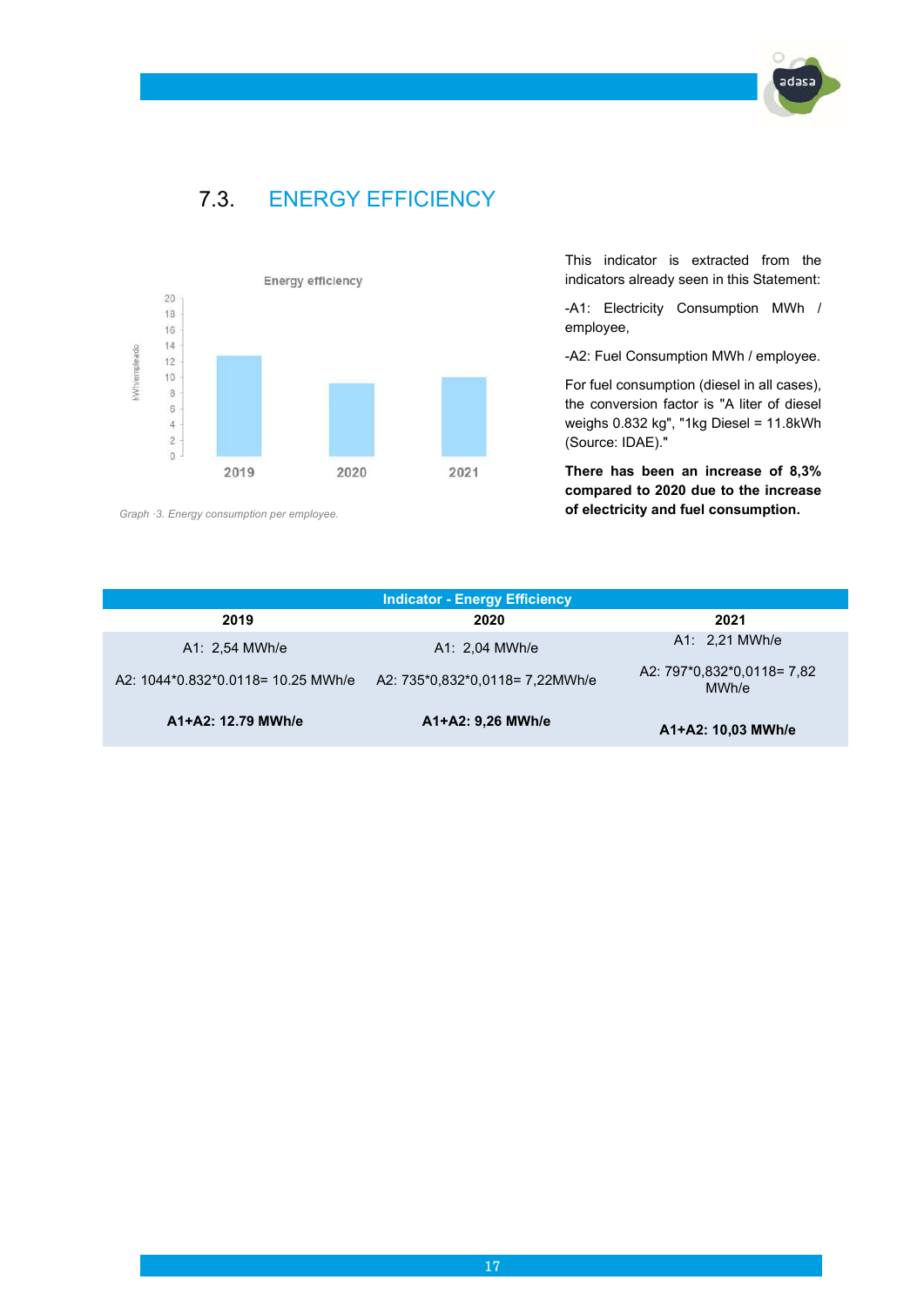

## 7.4. WATER CONSUMPTION



Graph 4. Water consumption per employee.

The use of water is common among employees for both personal hygiene and consumption as a beverage. It's also used during facilities cleaning services.

The total consumption for the Barcelona Headquarters (El Prat) during 2020 was 279 m3 and the consumption per employee was 4.10 m3 /employee. Which represents a decrease compared to 2020 of 39% in this indicator, due to lower presence of employees in the workplace because of the pandemic.

During this year, the actions derived from a positive for legionellosis in the facilities (2019) didn't consume the same amount of water than previous year. Also remain that a possible neglect in the closing of a water stopcock key in the first quarter of 2019 has not been repeated in 2020.

The indicator  $(R = A / B)$  is obtained through the water consumption invoices (A) and the number of employees (B).

| <b>Water Consumption</b>         |                                     |                                |  |  |
|----------------------------------|-------------------------------------|--------------------------------|--|--|
| 2019                             | 2020                                | 2021                           |  |  |
| A: $437 \text{ m}^3$             | A: $461 \text{ m}^3$                | A: $279 \text{ m}^3$           |  |  |
| B: 64                            | B:69                                | B:68                           |  |  |
| R: $6.82 \text{ m}^3$ / employee | R: $6.68$ m <sup>3</sup> / employee | R: $4,10 \text{ m}^3$ employee |  |  |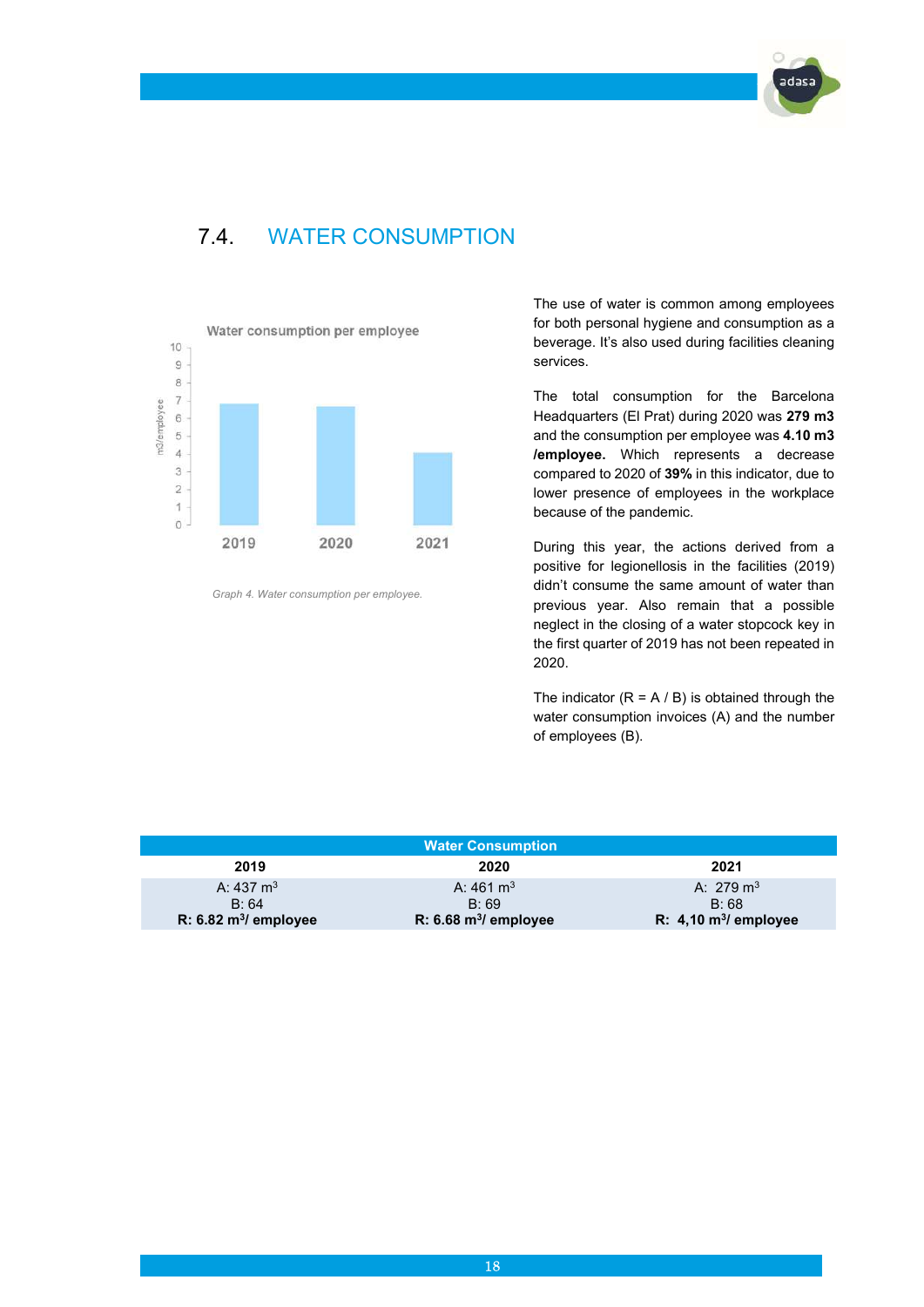### 7.5. PAPER CONSUMPTION



Graph 5. Paper consumption per employee

The consumption of paper occurs as a consequence of office activity. During 2021, 337,5 kg of paper have been consumed in BCN. The average global consumption per employee is 4,96 Kg / person, 2.640% more than in 2020.

The indicator  $[R = \sum (Ai * Bi) / C]$  is extracted by adding the number of paper sheets purchased (Ai), by the relative weight of each one (Bi) extracted from the different invoices, and divided by the number of workers ( C)

Paper consumption is related to the needs of ongoing projects and the preparation of offers to clients, which are highly variable in different periods.

An attempt is made to explain the significant decrease this year for two reasons:

• Gradual return to face to face work

.

• Order for paper planned for late 2020 done in 2021.

The paper used in the offices has the eco-label and is 100% recycled. In addition, DIN A3 has the "Der BlaueEngel" label.

Adasa has a Green Purchase Technical Instruction (Rev 01) for the acquisition of office supplies with sustainability criteria

Data from 2019 and 2020 have been recalculated due to a mistake with the formula used in the calculations done.

| Indicator – Paper consumption per employee       |                                                  |                                                   |  |  |
|--------------------------------------------------|--------------------------------------------------|---------------------------------------------------|--|--|
| 2019                                             | 2020                                             | 2021                                              |  |  |
| ∑Ai*Bi= 282,5 kg<br>$C = 64$<br>4,41 kg/employee | ∑Ai*Bi= 12,5 kg<br>$C = 69$<br>0,18 kg /employee | ∑Ai*Bi= 337,5 kg<br>$C = 68$<br>4,96 kg /employee |  |  |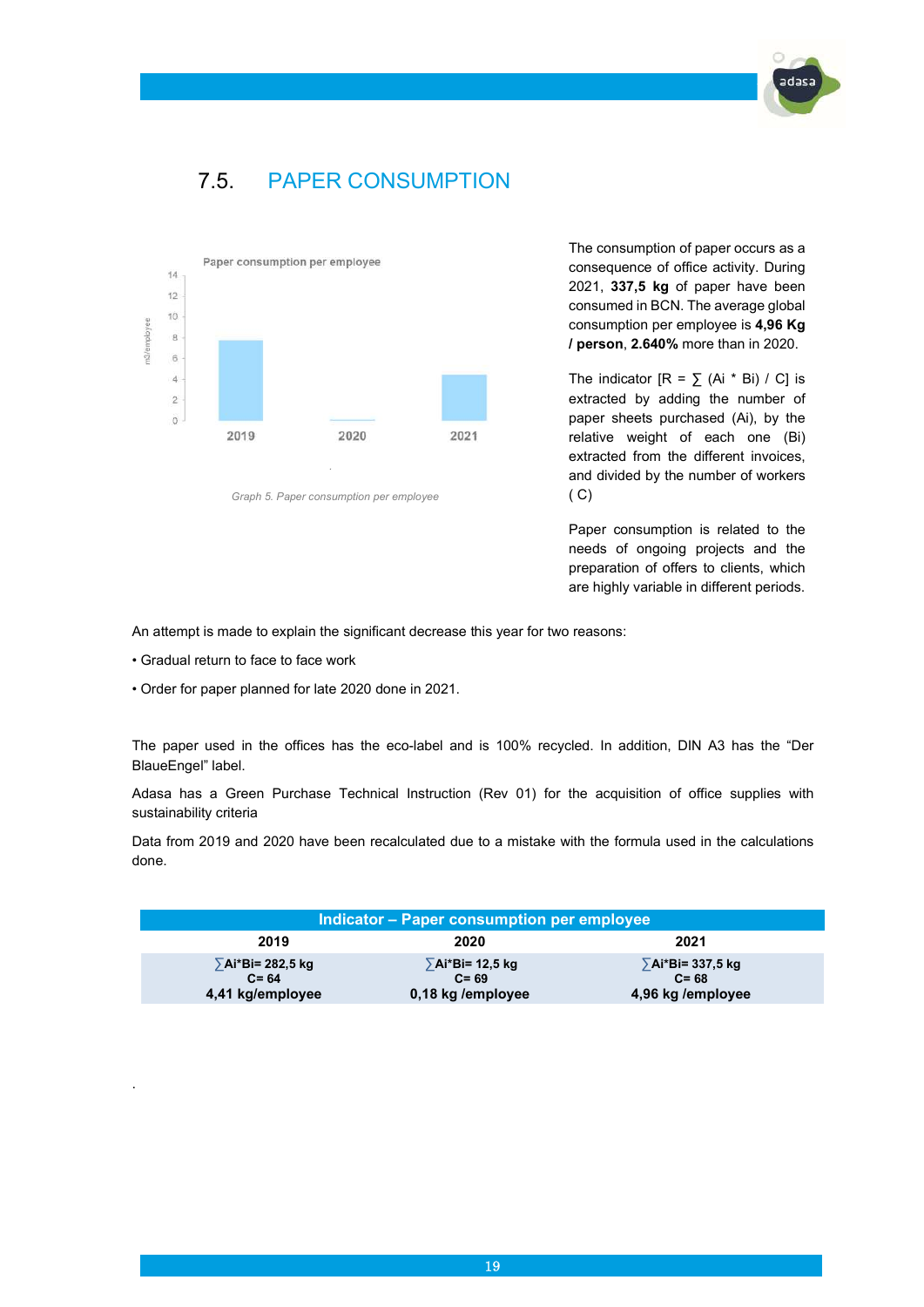

## 7.6. TONER CONSUMPTION / WASTE



Graph 6. Toner consumption/waste per employee

For the calculation of the consumption of toners and cartridges it is considered that the consumption is equal to the generated waste.

In 2021 there has been an increase of 140% compared to previous year. In 2020 it has been made only a waste removal in March. The next waste removal was in March 2021 (5kg) which included the waste of last 12 months.

Afert that, another waste removal has been made in September 2021 (1kg)

The organization works in awareness campaigns to reduce the number of prints, the use of draft paper for internal document prints and the use of ink-saving fonts (ecofont).

This indicator  $(R = A / B)$  is obtained by dividing the kg of toner produced as waste (A) by the number of employees (B).

| Indicator - Toner consumption per employee |                                   |                                    |  |  |
|--------------------------------------------|-----------------------------------|------------------------------------|--|--|
| 2019                                       | 2020                              | 2021                               |  |  |
| $A = 4$ kg                                 | $A = 2.5$ kg                      | $A = 6$ kg                         |  |  |
| $B=64$<br>$R = 0.06$ kg/employee           | $B=69$<br>$R = 0,036$ kg/employee | $B = 68$<br>$R = 0.08$ kg/employee |  |  |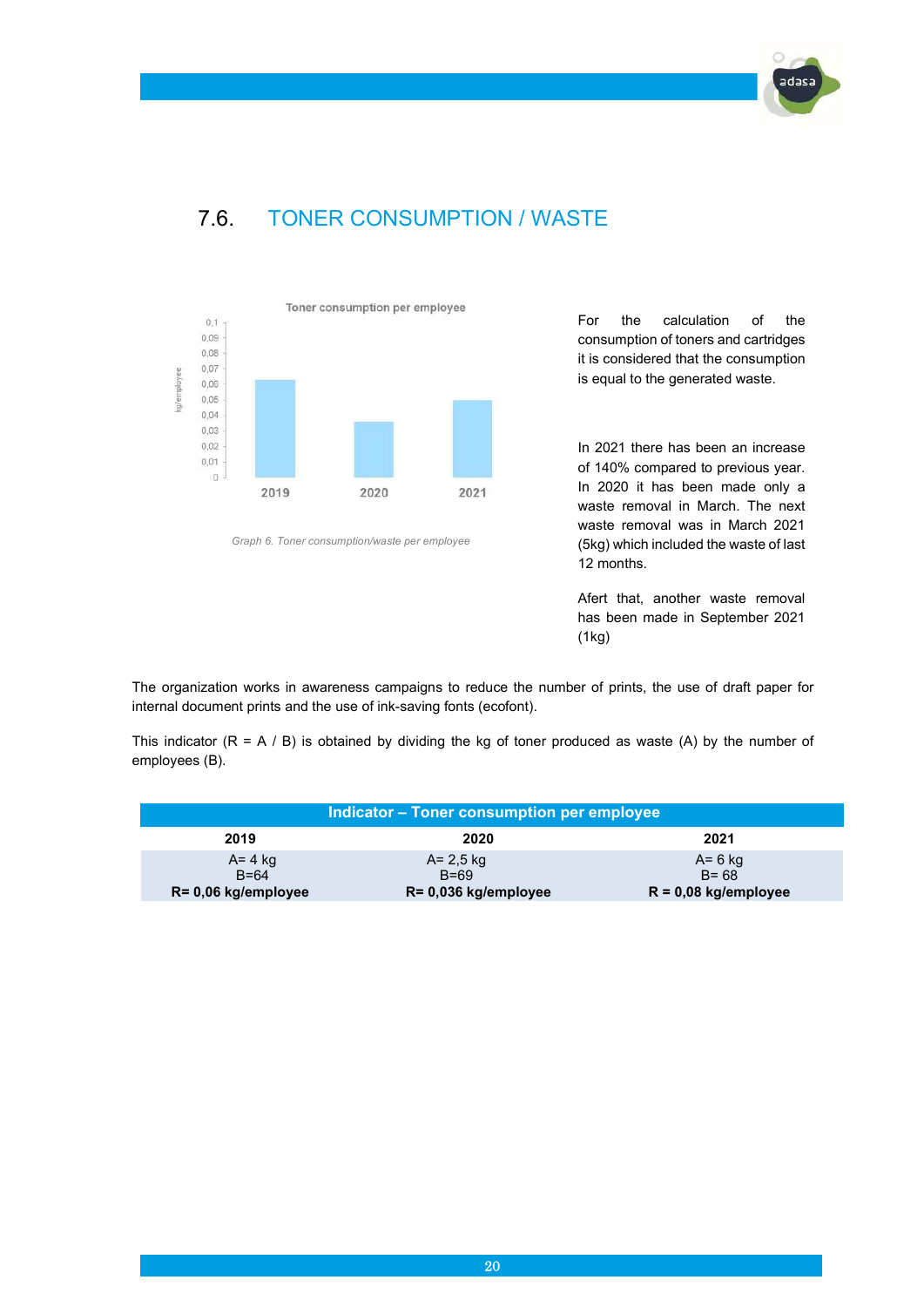

## 7.7. BIODIVERSITY

As a biodiversity indicator, the surface occupation of the Adasa offices is calculated among the number of employees at the BCN headquarters. The sealed surface is 100% (1195 m2). There is no surface oriented regarding nature and there is no surface outside the center.

| <b>Indicator - Biodiversity - Surface occupation</b>                                                                                                                                                                                             |  |  |  |  |
|--------------------------------------------------------------------------------------------------------------------------------------------------------------------------------------------------------------------------------------------------|--|--|--|--|
| 2019<br>2020<br>2021                                                                                                                                                                                                                             |  |  |  |  |
| $A = 1195$ m <sup>2</sup> ; B = 68 employees<br>A= $1195 \text{ m}^2$ ; B= 64 employees<br>A= $1195 \text{ m}^2$ ; B= 69 employees<br>$A/B = 17,32$ m <sup>2</sup> /employee<br>A/B= $17,6$ m <sup>2</sup> /employee<br>$A/B = 18.7 m2/employee$ |  |  |  |  |

We have an increase of 1% in global occupancy per employee compared to 2020. Increase that is directly due to the number of employees.

### 7.8. EMISSIONS

### 7.8.1. NOISE

The source of the noise pollution generated by ADASA is its motor vehicles and some specific work carried out at the workshop located at the Hospitalet (Barcelona) Office. At some sites (when the use of machinery by subcontracted companies is required) some noise pollution peaks may occur. Even so, no corrective action was required to be taken in 2021 relative to the noise levels that were produced directly and indirectly

### 7.8.2. DUST

ADASA generates dust emissions in projects requiring civil work outsourcing. In order to minimize the environmental impact, it's necessary to carry out the following measures:

- $\checkmark$  Irrigate the soil especially during the summer months and sections close to areas with vegetation or inhabited areas.
- Place a tarp on top of the vehicle that transport dust-generating material.
- $\checkmark$  Restrict traffic and limit the speed of machinery and vehicles.
- $\checkmark$  Carry out the dustier activities, whenever possible, to the schedules when it affects less people.
- $\checkmark$  Cover easily dispersible materials in windy conditions.

### 7.8.3. FUGITIVE EMISSIONS (AIR CONDITIONING)

During 2021 no action has been required to recharge the cooling circuit of the El Prat facilities.

Through the maintenance records of the installation, we know the recharges volume and therefore the gas emitted into the atmosphere. Finally, the associated impact is calculated (GWP-Global Warming Potential).

Since 2014, fugitive emissions from air conditioning refrigerants have been included in the calculation of CO2 equivalent emissions.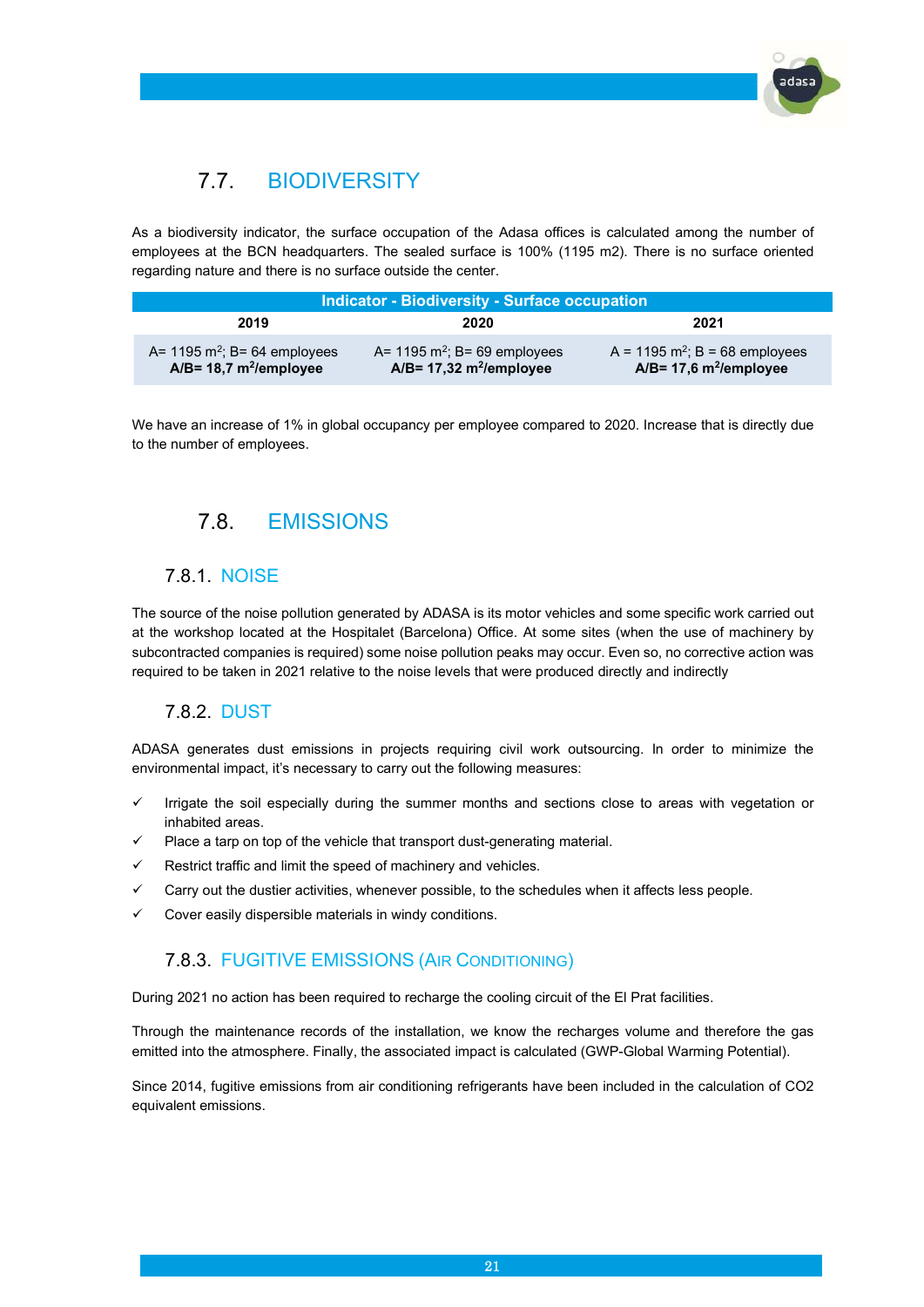

### 7.8.4. GREENHOUSE GASES

Adasa's activities that directly emit greenhouse gases are: Travels by car, train and plane. Indirectly, it also contributes to the emission of CO2 through the consumption of water and the generation of waste. Electric power is contracted with a "No emissions" certificate.

In 2020, due to the Covid-19 pandemic, trips have been restricted to only the "essentials" in shared means of transport (plane and train), increasing the total emission in road trips.

In 2021 we have increased the number of trips, mainly to foreign countries.

An emission factor for the use of water has been incorporated, indicated in the guide used to calculate emissions: "Guide for the calculation of greenhouse gas emissions version 2020 of the OCCC – Oficina Catalana Cambio Climático".

There are also data that we have had to recalculated from 2018 and 2019 (water), although without great variation, due to the use of this guide.

For emissions by transport, the number of employees used this year (and previous year) is the total of the company in Spain (instead of the sum of the delegations of Barcelona and Madrid as in 2019), although the final data is still indicated in Tn relative CO2 equivalent emitted by each employee. This is due to the change in the management company of the company's trips, and that the data received has a different model than in previous years.In the calculation:

-The CO2 emission per km traveled by plane has been averaged, using the Methodology of the ICAO-International Civil Aviation Organization (www.icao.int).

-Value A: Equivalent emissions due to: Travel (by road, train and plane), water consumption, electricity consumption, waste generation.

-Value B: number of employees Barcelona and others, is used for: Travel

-Value B ': number of employees in Barcelona, is used for: water consumption, electricity consumption, waste generation.

The result is the sum of the relative indicators  $(R = \sum A / B)$ 

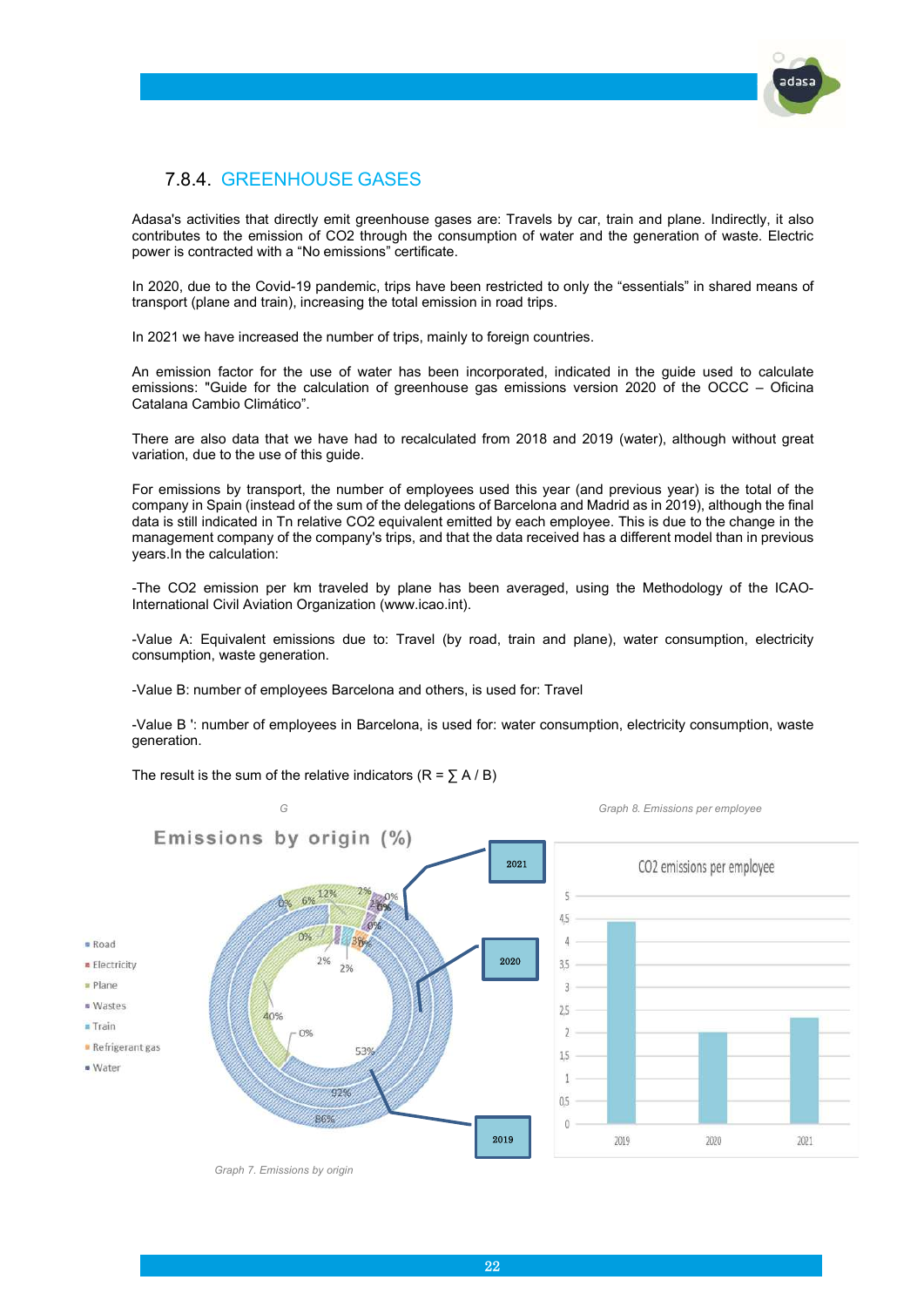|                                                                                                                                |                                                                                                                                      | adasa                                                                                                                          |
|--------------------------------------------------------------------------------------------------------------------------------|--------------------------------------------------------------------------------------------------------------------------------------|--------------------------------------------------------------------------------------------------------------------------------|
|                                                                                                                                | Indicator $-$ CO <sub>2</sub> emissions<br>Journeys (car, train, aircraft), electrical consumption, fugitive emissions, waste, water |                                                                                                                                |
| 2019                                                                                                                           | 2020                                                                                                                                 | 2021                                                                                                                           |
| $A = 313.93 t$ ;<br>$B = 71$ employees (Madrid +<br>Barcelona), B '= 64 employees<br>(Barcelona)<br>$R = 4.3$ t CO2 / employee | $A = 299.99 t$<br>$B = 151$ employees throughout<br>Spain, B'= 69 employees<br>(Barcelona)<br>$R = 2,009$ t CO2 / employee           | $A = 347.48$ t;<br>$B = 151$ employees throughout<br>Spain, $B' = 68$ employees<br>(Barcelona)<br>$R = 2,329$ t CO2 / employee |

An increase of 15,92% in CO2 equivalent has been done compared to 2020. We relate it to the recovery of the activities (travel, water, waste…) due to the improvement of the pandemic conditions.

#### 7.8.5. SO2, NOX AND PM EMISSIONS.

For the calculation of SO2, NOx and PM emissions, the data on fuel consumption in Adasa cars will be used. All these cars use "diesel" as fuel.

The conversion factors of "EMEP / EEA air pollutant emission inventory guidebook 2019" in its annex 1.A.3.biiv Road transport 2019, and table 3-6 and 3-14, will be used to transform fuel consumption in grams of SO2, NOX and PM emission.

| Vehicle type | Fuel          | SO <sub>2</sub>         | <b>NO<sub>x</sub></b>    | <b>PM</b>                  |
|--------------|---------------|-------------------------|--------------------------|----------------------------|
| Small car    | <b>Diesel</b> | A: 0.003 g/kg<br>diesel | A': 12.96 g/kg<br>diesel | A": 1.10<br>g/kg<br>diesel |

We consider that a liter of diesel weighs 0.832 kg, being:

B: liters of diesel per employee.

R: g SO2 per employee, where  $R = A * B * 0.832$ 

R ': g of NOx per employee, being  $R' = A' * B * 0.832$ 

R ": g of PM per employee, being R  $" = A " * B * 0.832$ 

Using the values obtained in point 7.2, we obtain as a result, an increase of 8,33% of these values compared to 2020:



g PM/employee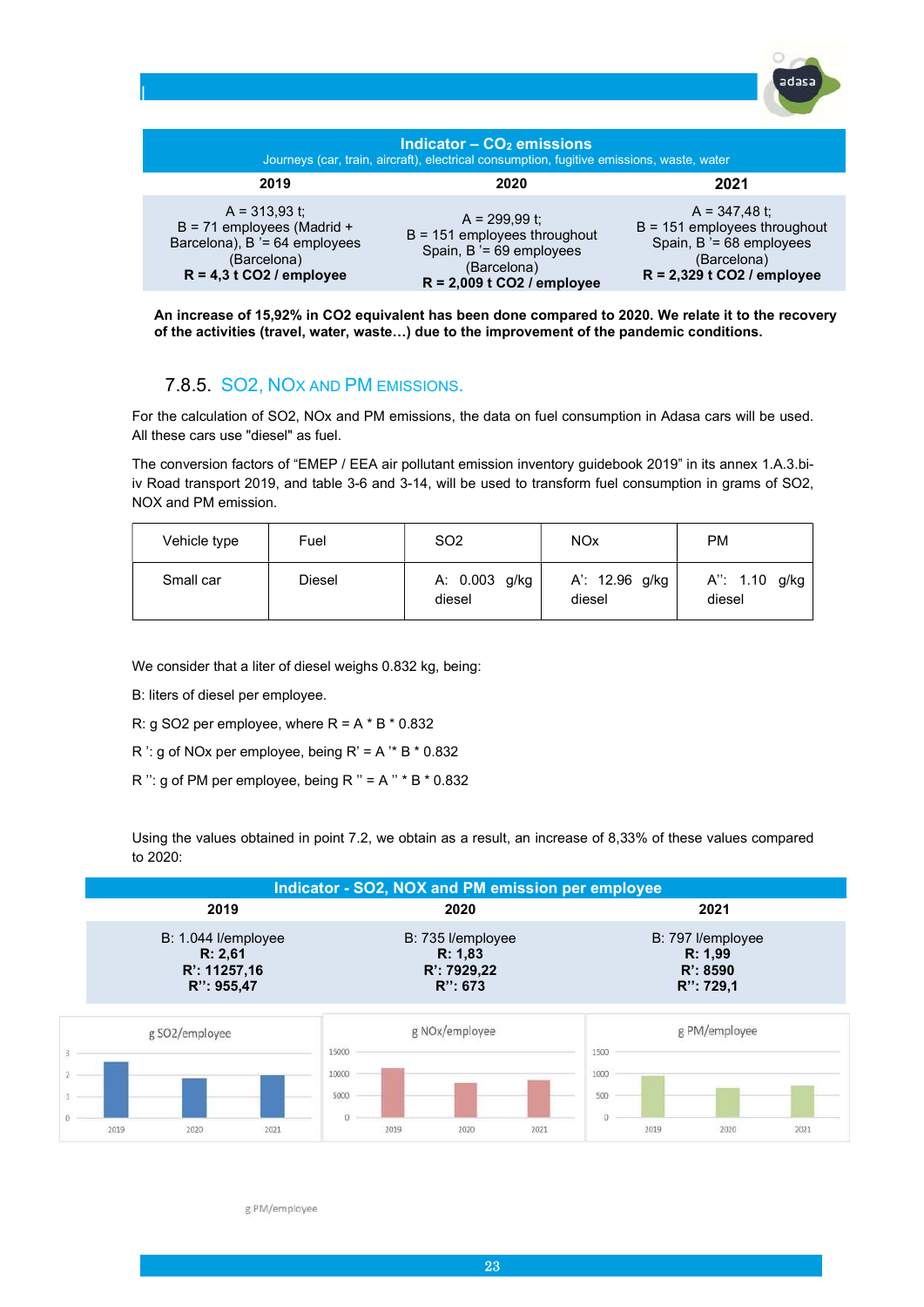

### 7.9. WASTES

In order to properly separate the waste, specific containers are available at the different office sites and waste areas are designated for storing each type of waste so that it can be subsequently collected by the authorized waste manager, which guarantees the assessment and specific treatment.

The quantity data used in these sections has been taken from the official documentation generated during the movement and management of waste by authorized managers.

Table 3.Waste Identification.

### 7.9.1. TOTAL WASTE

|                                                                           |                                                                  |                   |      | <b>Indicator - Total Waste</b> (except Projects: WEEE, Batteries) |                                                                                                                                                    |
|---------------------------------------------------------------------------|------------------------------------------------------------------|-------------------|------|-------------------------------------------------------------------|----------------------------------------------------------------------------------------------------------------------------------------------------|
|                                                                           | 2019                                                             |                   |      | 2020                                                              | 2021                                                                                                                                               |
|                                                                           | $A = 10353.6$ kg; B = 64 employees<br>$A/B = 161,78$ kg/employee |                   |      | $A = 5101$ kg; $B = 69$ employees<br>A/B= 73,93 kg/employee       | $A = 6609$ kg; B = 68 employees<br>$A/B = 97,17$ kg/employee                                                                                       |
| 180,00<br>160,00<br>140.00<br>120,00<br>100,00<br>80,00<br>60,00<br>40,00 |                                                                  | Kg waste/employee |      | to face to face work.                                             | The waste is managed through an<br>waste authorized manager.<br>The result shows a relative increase of<br>31% compared to 2020, due to the return |
| 20.00<br>0.00                                                             | 2019                                                             | 2020              | 2021 |                                                                   |                                                                                                                                                    |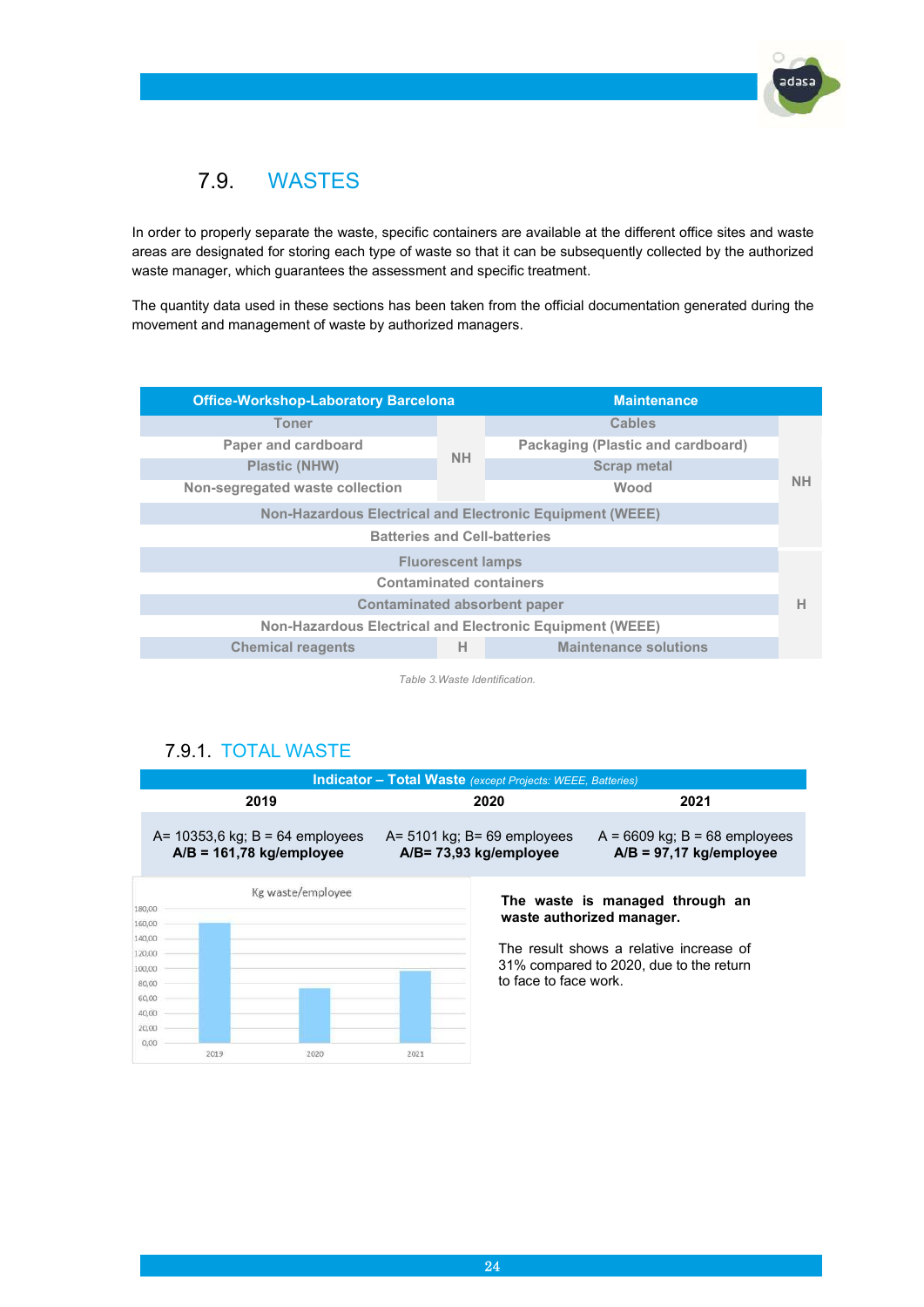



### 7.9.2. PAPER AND CARDBOARD WASTE

The cardboard from packaging is reused for the internal shipment. This significantly reduces the requirement for cardboard boxes for the preparation of new shipments of material between delegations.

Specific containers are distributed in the offices, which are periodically managed by the authorized Waste Manager for subsequent recovery

In 2021 there has been a 15,73% increase in waste of paper and cardboard compared to 2020 from 9.79 to 11.34 kg per employee.

Actions on the use of digital formats and printing in saving format for documents for internal use have been maintained.

The return to face to face work due to the improve in Covid19 pandemic conditions is also understood to have been a determining factor for this decrease.

| Indicator – Paper and Cardboard waste per employee            |                                                               |                                                                |  |  |
|---------------------------------------------------------------|---------------------------------------------------------------|----------------------------------------------------------------|--|--|
| 2019<br>2021<br>2020                                          |                                                               |                                                                |  |  |
| $A = 810$ kg; B= 64 employees<br>$R = A/B = 12,7$ kg/employee | $A = 676$ kg; B= 69 employees<br>$R = A/B = 9,79$ kg/employee | $A = 771$ kg; B= 68 employees<br>$R = A/B = 11,34$ kg/employee |  |  |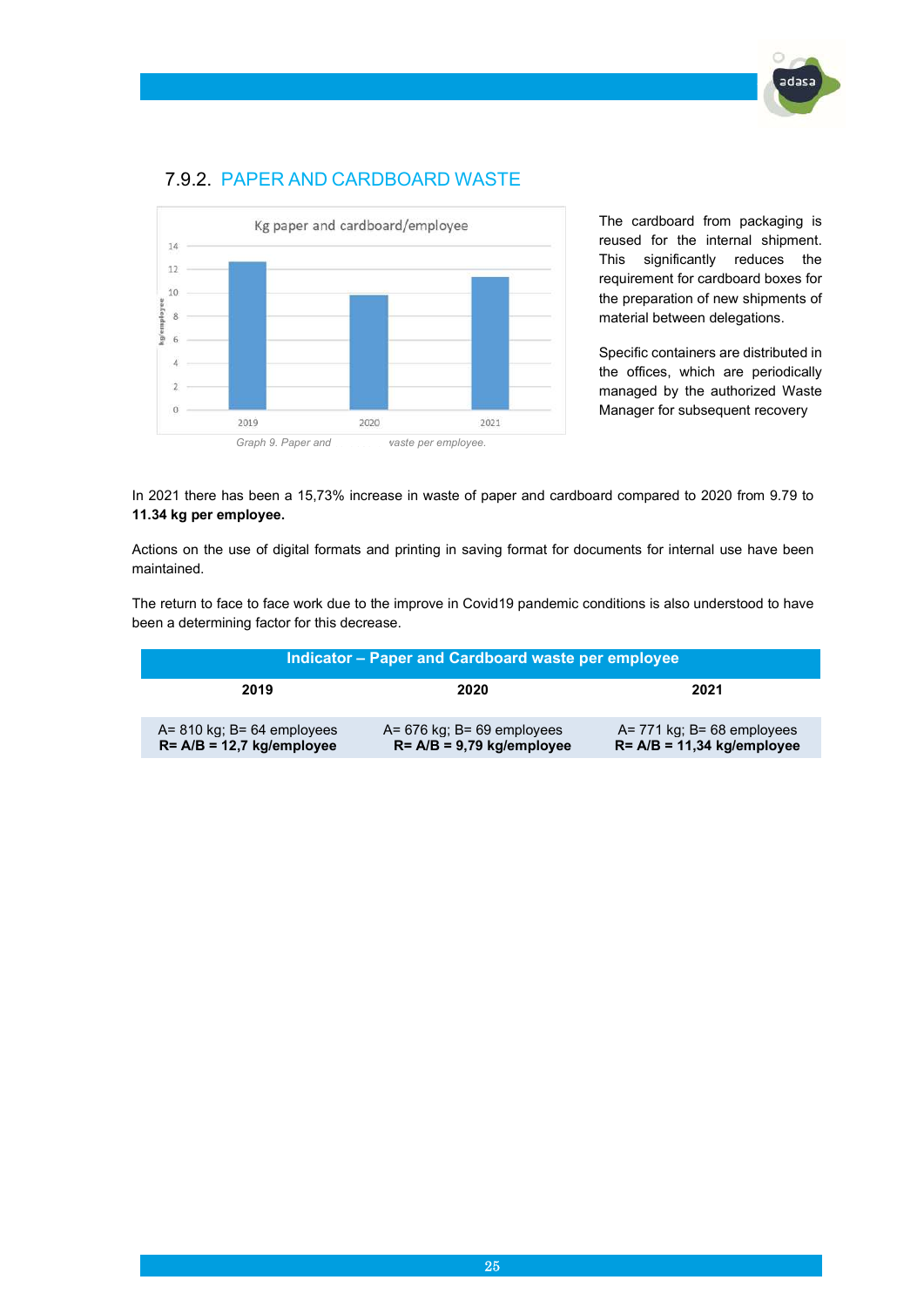

### 7.9.3. PLASTIC WASTE



Graph 10. Plastic waste per employee.

In 2021, a residual plastic value of 4,15 kg per employee was registered, with a decrease of 15,34% compared to the previous period.

The residual plastic comes mainly from packaging and unused containers. Packaging materials in good condition, as with cardboard, are reused internally.

During this year we have been prioritizing plastic pallets instead of wood.

Modifications in 2020 have been done

| Indicator – Plastic waste per employee                           |                                                                  |                                                                  |  |  |
|------------------------------------------------------------------|------------------------------------------------------------------|------------------------------------------------------------------|--|--|
| 2021<br>2019<br>2020                                             |                                                                  |                                                                  |  |  |
|                                                                  |                                                                  |                                                                  |  |  |
| $A = 197$ kg; $B = 64$ employees<br>$R = A/B = 3,08$ kg/employee | $A = 338$ kg; $B = 69$ employees<br>$R = A/B = 4,90$ kg/employee | $A = 282$ kg; $B = 68$ employees<br>$R = A/B = 4,15$ kg/employee |  |  |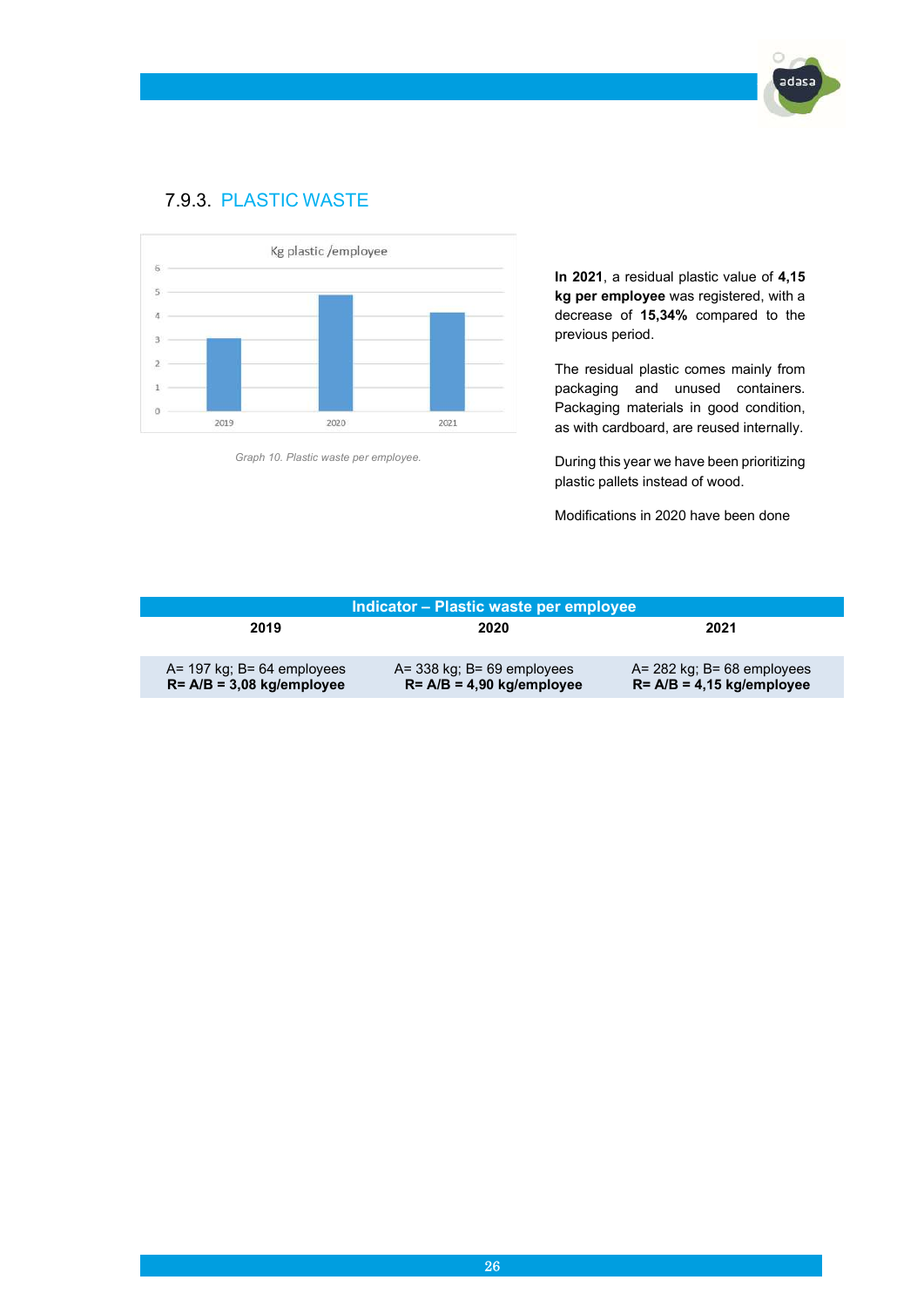

### 7.9.4. HAZARDOUS WASTE (LABORATORY - WORKSHOP)

The origin of the laboratory residues are the activities of preparation and replacement of reagents of the analytical equipment for water quality parameters, and of the residual reagents of the laboratory tests associated with R+D+i projects in the laboratory of El Prat (Barcelona).

The separation of toxic and dangerous waste, its storage and its final conditioning are regulated by legislation and by the procedures and instructions of the Adasa Management System.

| <b>Waste</b> (kg)                                                 | 2019  | 2020                          | 2021    |
|-------------------------------------------------------------------|-------|-------------------------------|---------|
| <b>Contaminated absorbent paper</b>                               | 0     | 0                             | 0       |
| <b>Waste Products / Chemical Preparations</b>                     | 1147  | 1876 (instead of 1321)        | 1792    |
| <b>Waste Containers Contain Hazardous</b><br>Substances (plastic) | 28    | 22                            | 59      |
| <b>Contaminated Glass Waste</b>                                   | 138   | 20                            | 15      |
|                                                                   |       |                               |         |
| Hazardous Waste Indicator (kg)                                    | 1313  | <b>1958</b> (instead of 1363) | 2892.72 |
| Nº Employees                                                      | 64    | 69                            | 68      |
| Hazardous Waste Indicator (kg / employee)                         | 20.52 | 28,37 (instead of 19,75)      | 42.54   |
| No. Hours worked Laboratory / Maintenance                         | 3150  | 5808                          | 6758    |

Table 4. Laboratory and workshop waste.



Graph 3. To

The generation of the waste (A) is not proportional to the number of employees, but is linked to the needs of the R+D+i projects, in the way that the indicator is calculated with respect to the hours of production (B). Indicator  $R = A / I$ B.

There is a 27% increase in relative Hazardous Waste (kg/h), due to the fact that in 2021 the workload has been restarted. The figures of 2019 and 2021 are similar.

Waste figures in 2020 have been modified due to problems with the documents sent by the former waste authorized manager.

.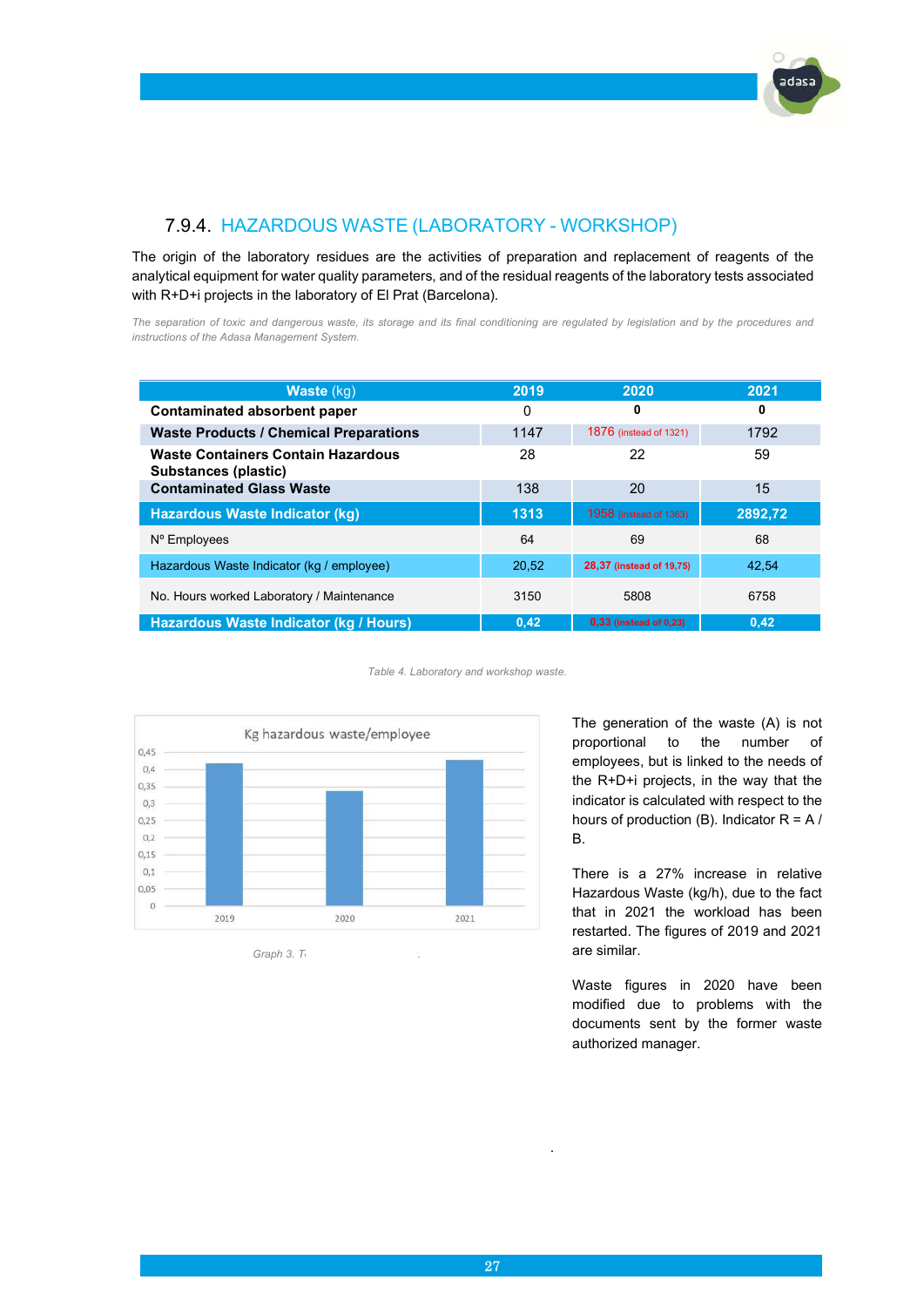

### 7.9.5. PROJECT WASTE MATERIALS

A Quality, Environmental and Health & Safety Action Plan is drafted for each project to identify and assess the specific environmental hazards and all the procedures and elements that must be taken into account to ensure correct environmental management; waste management preventive and corrective actions, good environmental practice data sheets, etc.

The Action Plan is communicated to ADASA stakeholders involved on the project in order to guarantee its accomplishment.



Due to ADASA's activity, the generation of waste is variable and depends on each project's needs

Figures of batteries 2020 have been modified.

<sup>1</sup>Waste Project site materials (batteries, cables,…) are not represented as a ratio of total value per employee (A/B) because this indicator has variable generation and low representativeness and is not significant according to the environmental analysis – Chapter 2.3.2.2 Commission Decision of 4 March (2013/131/UE).

| Waste1 (kg)                                                                   | 2019 | 2020                      | 2021 |
|-------------------------------------------------------------------------------|------|---------------------------|------|
| <b>Batteries</b>                                                              | 4860 | 4579 (instead of<br>4119) | 3600 |
| Wood                                                                          | 520  | 0                         | O    |
| <b>WEEE NH</b><br>(Waste Electrical and Electronic Equipment - Non-Hazardous) | 315  | 384                       |      |

Table 5. Main worksite project waste materials.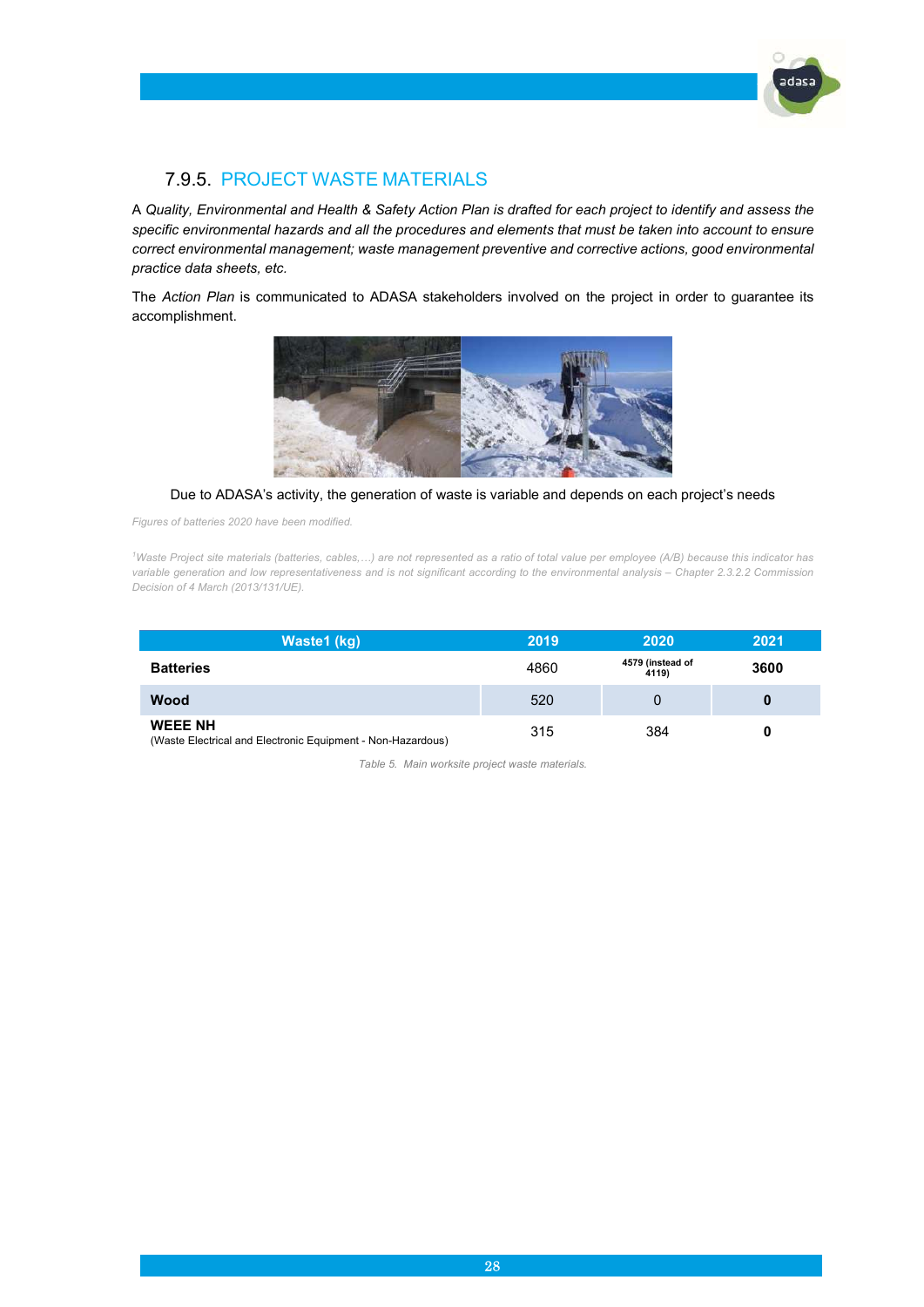

## 7.10. COMPLIANCE WITH EU DECISION 2019/63

At the beginning of 2019 the "COMMISSION DECISION (EU) 2019/63" enters into force.

It consists of a sectoral reference document on best environmental management practices, sectoral indicators of environmental performance and comparative parameters of excellence for the electrical and electronic equipment manufacturing sector.

In accordance with Annex IV, Section B, letter e) of the EMAS Regulation, the environmental declaration must contain "a summary of the information available on the behavior of the organization regarding its environmental objectives and targets in relation to its significant environmental impacts; Core indicators and other relevant existing environmental performance indicators should be reported as set out in section C. ' In Annex IV, section C, the following is stated: "Each organization must also report annually on its behavior in relation to the more specific environmental aspects indicated in its environmental statement and, if available, must take into account the reference documents sectors referred to in article 46 ».

The Best Environmental Management Practices (BEMPs) applicable to Adasa are detailed according to its activities and facilities, and the monitoring indicator used.

| <b>BEMP</b> | <b>INDICATOR DESCRIPTION</b>                                                                                                                              | <b>BASIC</b><br><b>INDICATOR</b> | <b>COMPLIES</b> | <b>OF</b><br><b>DESCRIPTION</b><br><b>COMPLIANCE</b>                                                                                                                                                                                                                             |
|-------------|-----------------------------------------------------------------------------------------------------------------------------------------------------------|----------------------------------|-----------------|----------------------------------------------------------------------------------------------------------------------------------------------------------------------------------------------------------------------------------------------------------------------------------|
| 3.1.2       | Coefficient of System Performance<br>(COSP)                                                                                                               | Energy<br>efficiency             | <b>YES</b>      | implemented<br>Installation<br>in<br>compliance<br>with<br>energy<br>efficiency guidelines.<br>Follow-up: See point 7.1 of this<br><b>ES</b><br>We can't verify exclusively the<br>refrigeration<br>electricity<br>consumption so we are using<br>total electricity as indicator |
| 3.1.9       | Share of electricity from renewable<br>(self-generated<br>sources<br>or<br>purchased with verified additionality)<br>out of the total electricity use (%) | Energy<br>efficiency             | <b>YFS</b>      | 100% Energy consumption is<br>renewable                                                                                                                                                                                                                                          |
| 3.1.10      | Waste disposal diversion rate of the<br>waste generated at manufacturing<br>plants                                                                        | Wastes                           | NO.             | Annual<br>indicators of waste<br>generation. See points 7.9 of this<br><b>ES</b><br>7.549,72 kg waste (valorization)<br>2.660<br>kg waste<br>and<br>(no<br>Aprox<br>73%<br>valorization).<br>valorization vs 93% required.                                                       |
| 3.2.2       | Periodical (e.g. annual) publication<br>of GHG emissions calculated with a<br>recognised standard method (Y/N)                                            | Emissions                        | <b>YFS</b>      | Annual indicators of equivalent<br>CO2 emissions. See points 7.8.4<br>of this ES and Global Compact<br>report.                                                                                                                                                                   |
| 3.2.2       | Periodical (e.g. annual) publication<br>of GHG emissions calculated with a<br>recognised standard method                                                  | Emissions                        | <b>YES</b>      | Annual indicators of equivalent<br>CO2 emissions. See points 7.8.4<br>of this ES and Global compact<br>report.                                                                                                                                                                   |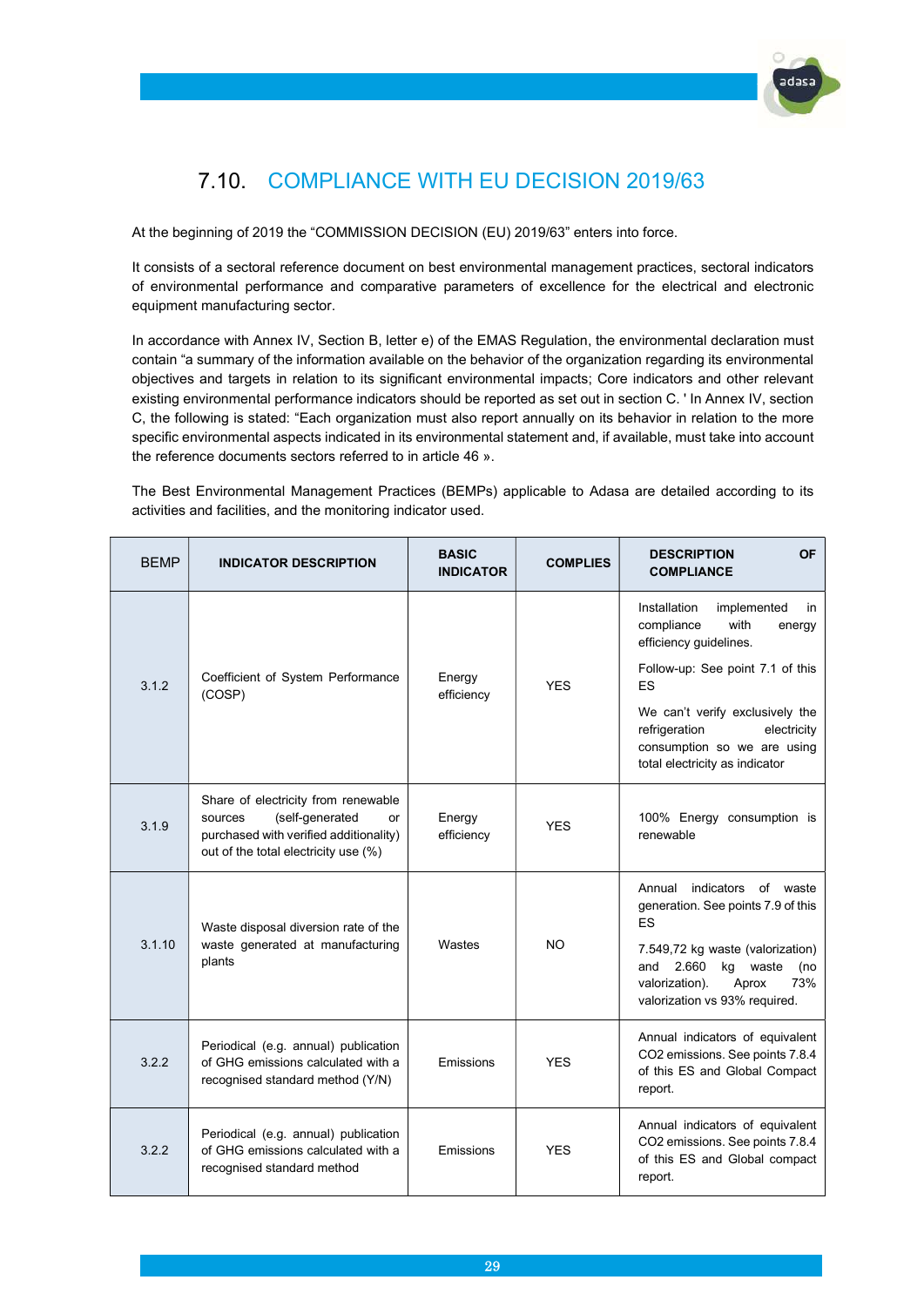| <b>BEMP</b> | <b>INDICATOR DESCRIPTION</b>                                                                                                                                                                                                  | <b>BASIC</b><br><b>INDICATOR</b>                                                                     | <b>COMPLIES</b> | <b>OF</b><br><b>DESCRIPTION</b><br><b>COMPLIANCE</b>                                                                                                                                                                                                                                                                          |
|-------------|-------------------------------------------------------------------------------------------------------------------------------------------------------------------------------------------------------------------------------|------------------------------------------------------------------------------------------------------|-----------------|-------------------------------------------------------------------------------------------------------------------------------------------------------------------------------------------------------------------------------------------------------------------------------------------------------------------------------|
| 3.2.3       | Inclusion of LCA according to the<br>ISO standards 14040 and 14044 in<br>the environmental strategy of the<br>company and use of LCA when<br>major<br>taking<br>decisions<br>for<br>developing new and redesigned<br>products | Energy<br>efficiency<br>Material<br>efficiency<br>Water<br>Waste<br><b>Biodiversity</b><br>Emissions | <b>NO</b>       | LCA: life cycle, R&O, integrated<br>aspects included in ISO 14001 but<br>we are not using ISO 14040.<br>Life cycle assesment. Started in<br>Aquabio<br>(measuring<br>device).<br>Project Ibathwater<br>Implementing<br>(European<br>ETV<br>Technology<br>Verification)<br>of<br>Aquabio (measuring device)                    |
| 3.2.4       | Formulation<br>of<br>procurement<br>guidelines and requirements for the<br>most relevant products and materials<br>identified<br>in<br>biodiversity<br>the<br>assessment                                                      | Material<br>efficiency                                                                               | <b>YES</b>      | 14001 / EMAS requestion to<br>suppliers                                                                                                                                                                                                                                                                                       |
| 3.3.1       | Setting<br>of<br>circular<br>economy<br>objectives for new products                                                                                                                                                           | Material<br>efficiency                                                                               | <b>NO</b>       | The manufactured equipment is<br>completely removable, repairable<br>by parts and separable<br>by<br>components for recycling                                                                                                                                                                                                 |
| 3.3.1       | Share of products or components (by<br>number or revenue) for which design<br>cycles or redesign cycles have been<br>embarked<br>upon that<br>explicitly<br>address the different approaches of<br>circular economy           | Material<br>efficiency                                                                               | <b>YES</b>      | 100%<br>of<br>manufactured<br>the<br>equipment is designed to be<br>completely removable, repairable<br>by parts and separable<br>by<br>components for recycling                                                                                                                                                              |
| 3.3.2       | Implementation of the IPSO model<br>ensuring<br>that<br>it<br>delivers<br>environmental benefits                                                                                                                              | Material<br>efficiency                                                                               | <b>YES</b>      | The installation and maintenance<br>service<br>the<br>recovers<br>waste<br>generated and is in charge of<br>environmentally<br>sound<br>management.<br>There is an agreement with<br><b>ECOTIC</b><br>for<br>the<br>correct<br>management of the same volume<br>of WEEs with respect to EEEs that<br>Adasa puts on the market |

 $\bigcirc$ 

adasa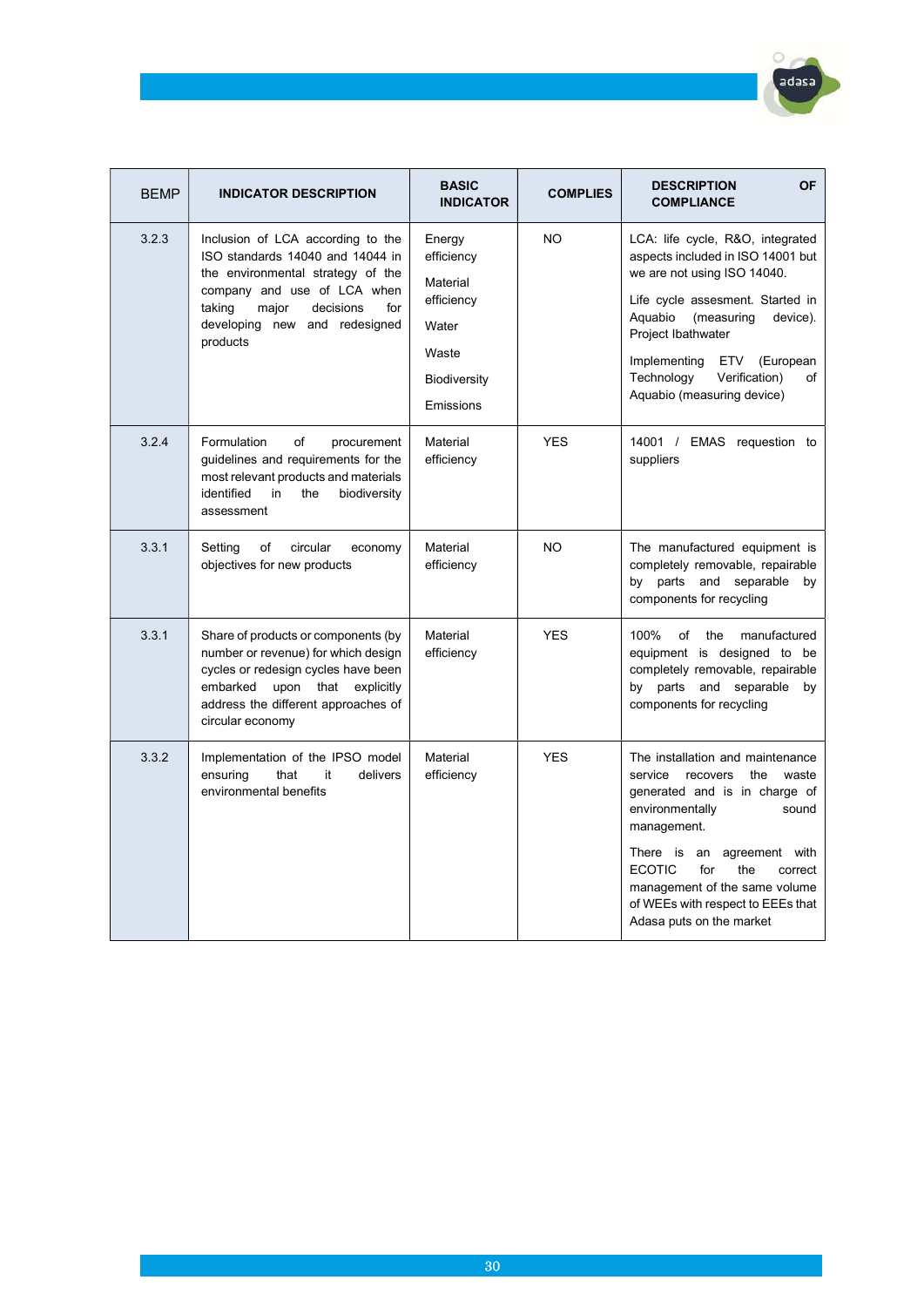

# 8. LEGAL COMPLIANCE

Adasa identifies records and reviews the applicable legal environmental requirements and the requirements of voluntary commitments it has acquired.

Adasa currently has no open disciplinary proceedings or proceedings in environmental matters and compliance with all legal requirements applicable.

| <b>Areas</b>              | <b>Associated Regulations</b>                                                                                                                                                                                                           | <b>Compliance assessment</b>                                                                                                                                                 |
|---------------------------|-----------------------------------------------------------------------------------------------------------------------------------------------------------------------------------------------------------------------------------------|------------------------------------------------------------------------------------------------------------------------------------------------------------------------------|
|                           | of 04-12-2009,<br>prevention<br>-L20/2009.<br>on<br>and<br>environmental control of activities.                                                                                                                                         | The headquarters has an Activities<br>License.                                                                                                                               |
| <b>Activities License</b> | -Ordinance of municipal environmental, security and<br>public health intervention in El Prat de Llobregat.<br>- Ordinance type of municipal environmental, security<br>and public health intervention of the Diputació de<br>Barcelona. | In 2020 the favorable resolution of<br>the non-substantial modification of<br>your License is obtained.                                                                      |
| Low voltage               | -RD 842/2002, of 02-08-2002, approving the Low<br>Voltage Electrotechnical Regulation.<br>-RD 314/2006, dated 03-17-2006, which approves the<br><b>Technical Building Code.</b>                                                         | electrical<br>installation<br>The<br>has<br>passed<br>the inspections<br>both<br>internal (maintenance company)<br>and<br>external<br>external<br>by<br>maintenance Company. |
| Lifting devices.          | -RD 88/2013, of 08-02-2013, which approves the<br>Complementary Technical Instruction AEM 1 "Lifts" of<br>the Regulation of lifting and handling equipment,<br>approved by Royal Decree 2291/1985                                       | Periodic inspections of lifting<br>devices are being carried out.<br>In 2020, the external inspection of<br>the elevator in use was passed<br>favourably.                    |
| Energy efficiency.        | -RD 56/2016, of 03-12-2016.<br>-RD 314/2006, of 03-17-2006, which approves the<br><b>Technical Building Code.</b>                                                                                                                       | The Energy Audit has been carried<br>out with the former Company<br>COMSA.<br>The building has an energy rating.                                                             |
| Air conditioning          | -RD 314/2006, of 03-17-2006, which approves the<br><b>Technical Building Code.</b><br>-RD 1027/2007 of 07-20-2007, approving the Regulation<br>of Thermal Installations in Buildings.                                                   | The facilities at the headquarters<br>have been legalized.<br>Legal inspections passed.                                                                                      |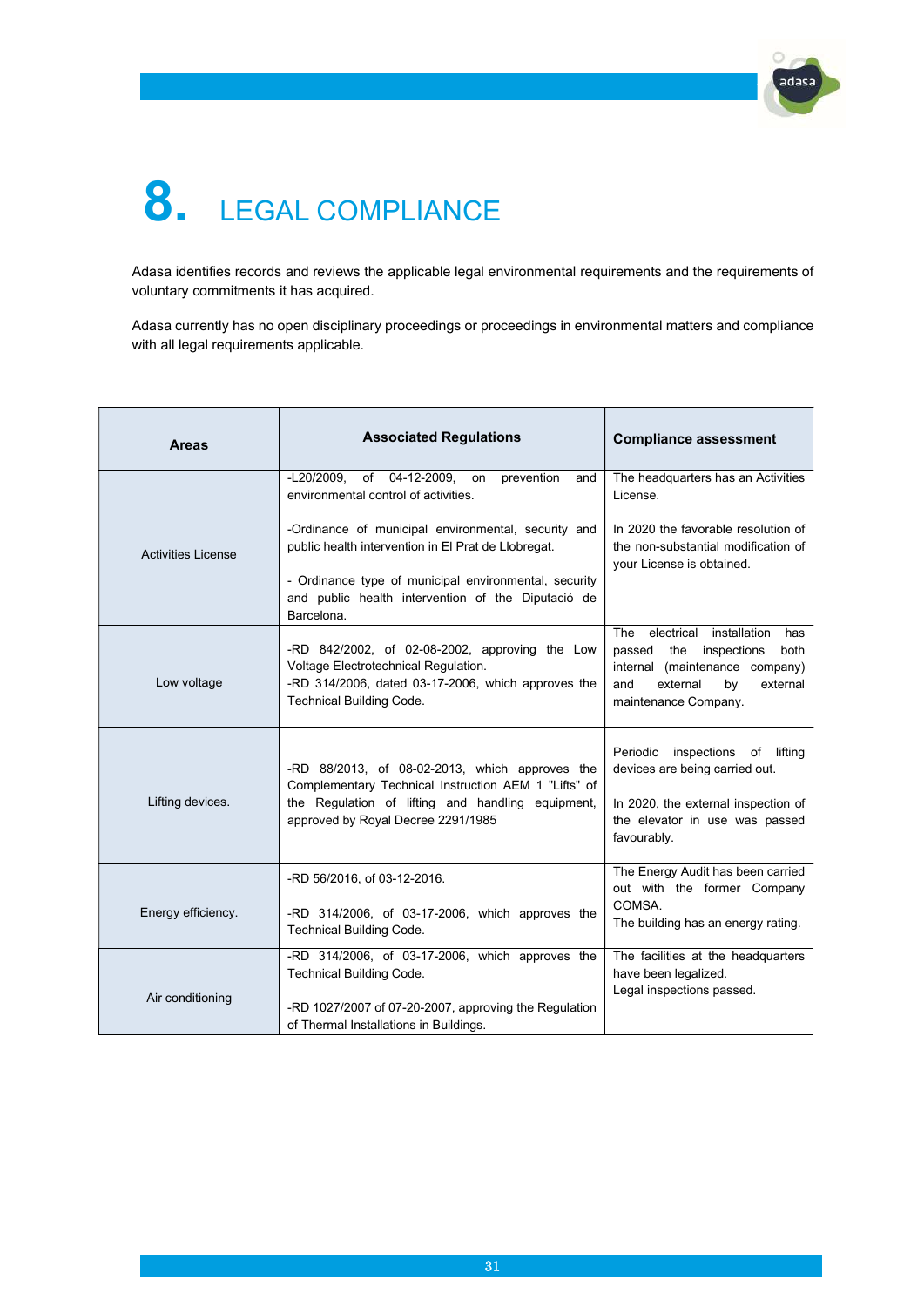

| <b>Areas</b>                              | <b>Associated Regulations</b>                                                                                                                                     | <b>Compliance assessment</b>                                                                                                                                          |
|-------------------------------------------|-------------------------------------------------------------------------------------------------------------------------------------------------------------------|-----------------------------------------------------------------------------------------------------------------------------------------------------------------------|
| Fire extinguishing systems                | -Order 07-27-1999 determining the conditions to be<br>met by fire extinguishers installed in vehicles for<br>transporting people or goods.                        | All periodic inspections and<br>maintenance of fire protection<br>installations are carried out.                                                                      |
|                                           | -RD 2060/2008, of 12-12-2008, which approves the<br>Regulation of pressure equipment and its<br>complementary technical instructions.                             |                                                                                                                                                                       |
|                                           | -RD 2267/2004, of 03-12-2004, which approves the<br>Regulation of fire safety in industrial establishments.                                                       |                                                                                                                                                                       |
|                                           | -RD 314/2006, of 03-17-2006, which approves the<br>Code                                                                                                           |                                                                                                                                                                       |
|                                           | -RD 513/2017, of 05-22-2017, which approves the<br>Regulation of fire protection installations.                                                                   |                                                                                                                                                                       |
| Legionellosis                             | -RD 865/2003 of 04-07-2003 establishing the<br>hygienic-sanitary criteria for the prevention and<br>control of legionellosis.                                     | All periodic inspections and<br>maintenance of sanitary water<br>facilities are carried out.                                                                          |
|                                           |                                                                                                                                                                   | In 2020 a positive was detected.<br>An action program has been<br>implememted.                                                                                        |
|                                           |                                                                                                                                                                   | Problem solved.                                                                                                                                                       |
| Annual Declaration of Waste               | -D 93/1999 of 06-04-1999 on waste management<br>procedures.                                                                                                       | It's carried out annually                                                                                                                                             |
| Annual Packaging Declaration              | -RD 782/1998, of April 30, which approves the<br>Regulation for the development and execution of<br>Law 11/1997, of April 24, on packaging and<br>packaging waste | It's carried out annually                                                                                                                                             |
| Waste management                          | -D 93/1999, of April 6, on waste management<br>procedures.<br>- RD 553/20 waste movement.                                                                         | All waste is managed through<br>Authorized Managers and<br>carriers<br>-The legal procedures defined in<br>the different applicable<br>regulations are complied with. |
| Statement of EEEs placed on<br>the market | RD 110/2015, of 02-20-2015, on waste from<br>electrical and electronic equipment. (WEEE)                                                                          | Quarterly statements are made.                                                                                                                                        |
| <b>ITV</b>                                | RD 920/2017, of October 23, which regulates the<br>vehicles technical inspection.                                                                                 | The ITVs of the vehicles are<br>passed at the marked frequency.                                                                                                       |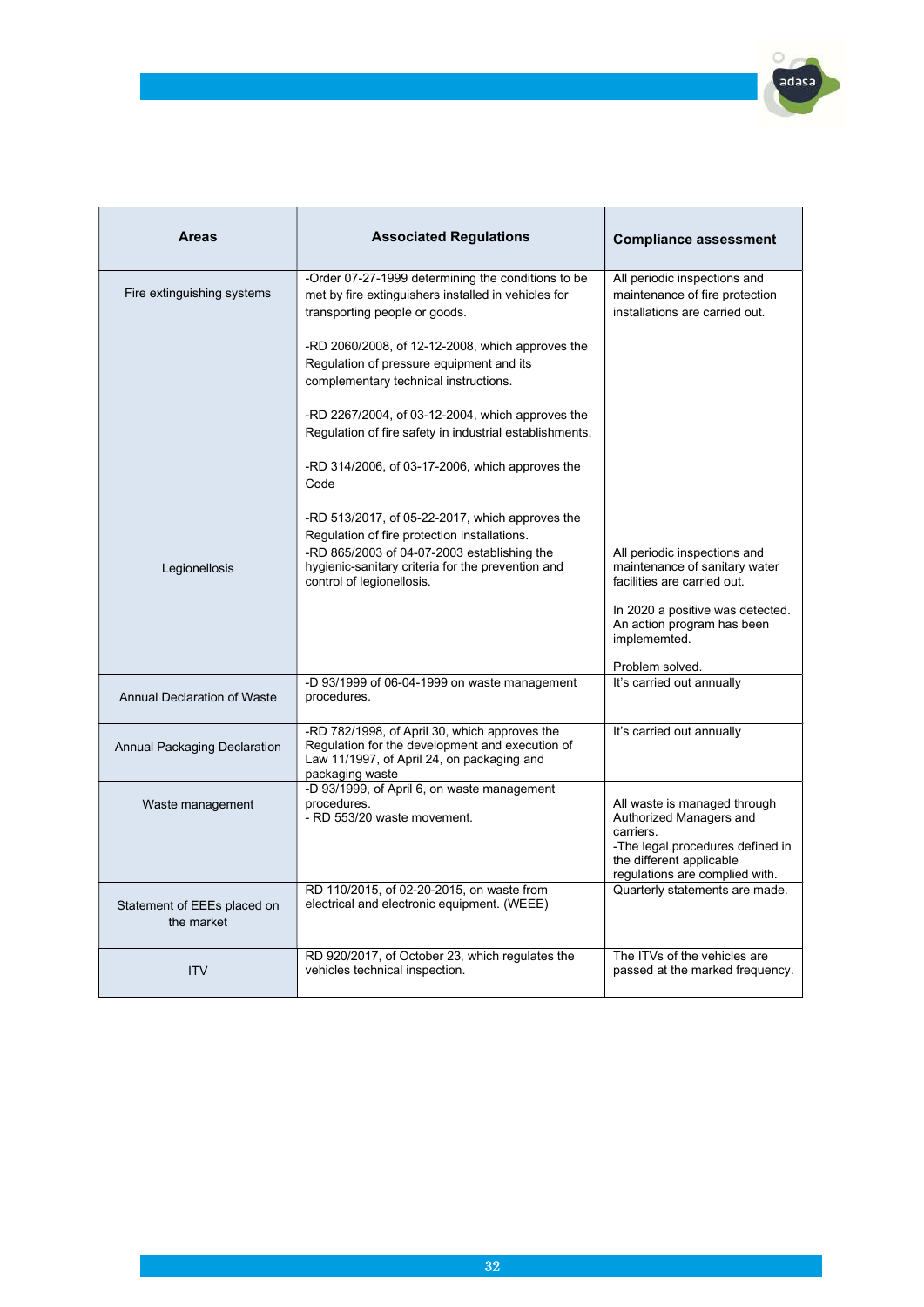# **9.** STAKEHOLDERS

Adasa ratified its commitment to social and economic and especially environmental sustainability, which is in fact the core business of the Company.

adasa

The drafting of a Dialogue Map for stakeholders has enabled the most suitable action to be applied with collaborators, clients, suppliers, employees and other companies which are working in the same sector.

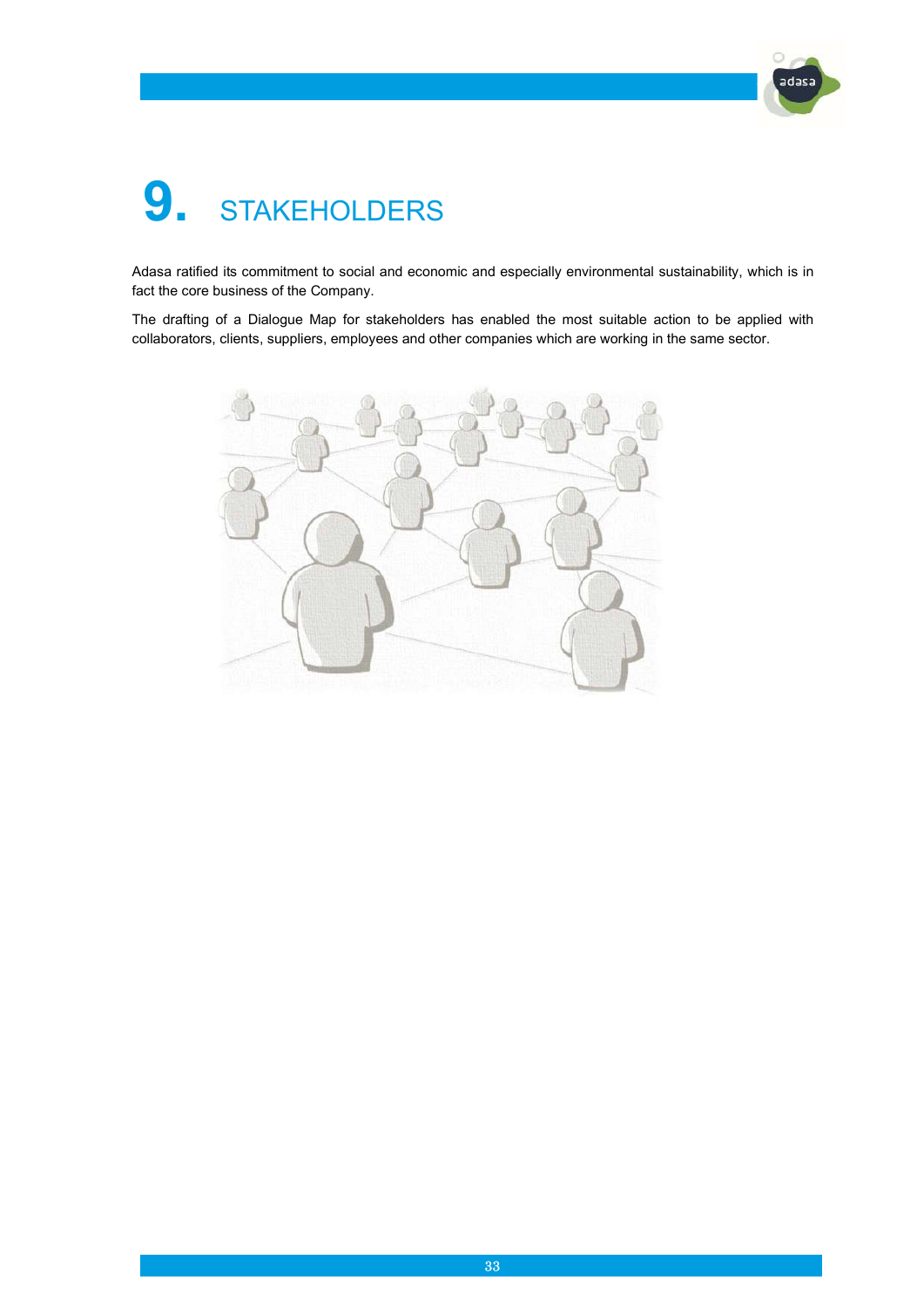

# 10. TRAINING AND COMMUNICATION

.

ADASA keeps employees involved in activities or practical training in order to reach the set goals and objectives.

In the Employee Portal the staff can contribute and exchange information with other employees. This information is analysed by the Environmental, Quality and Health&Safety Committee. https://portal.adasasistemas.com/en/group/adasa/foros/-/message\_boards?\_19\_mbCategoryId=33065